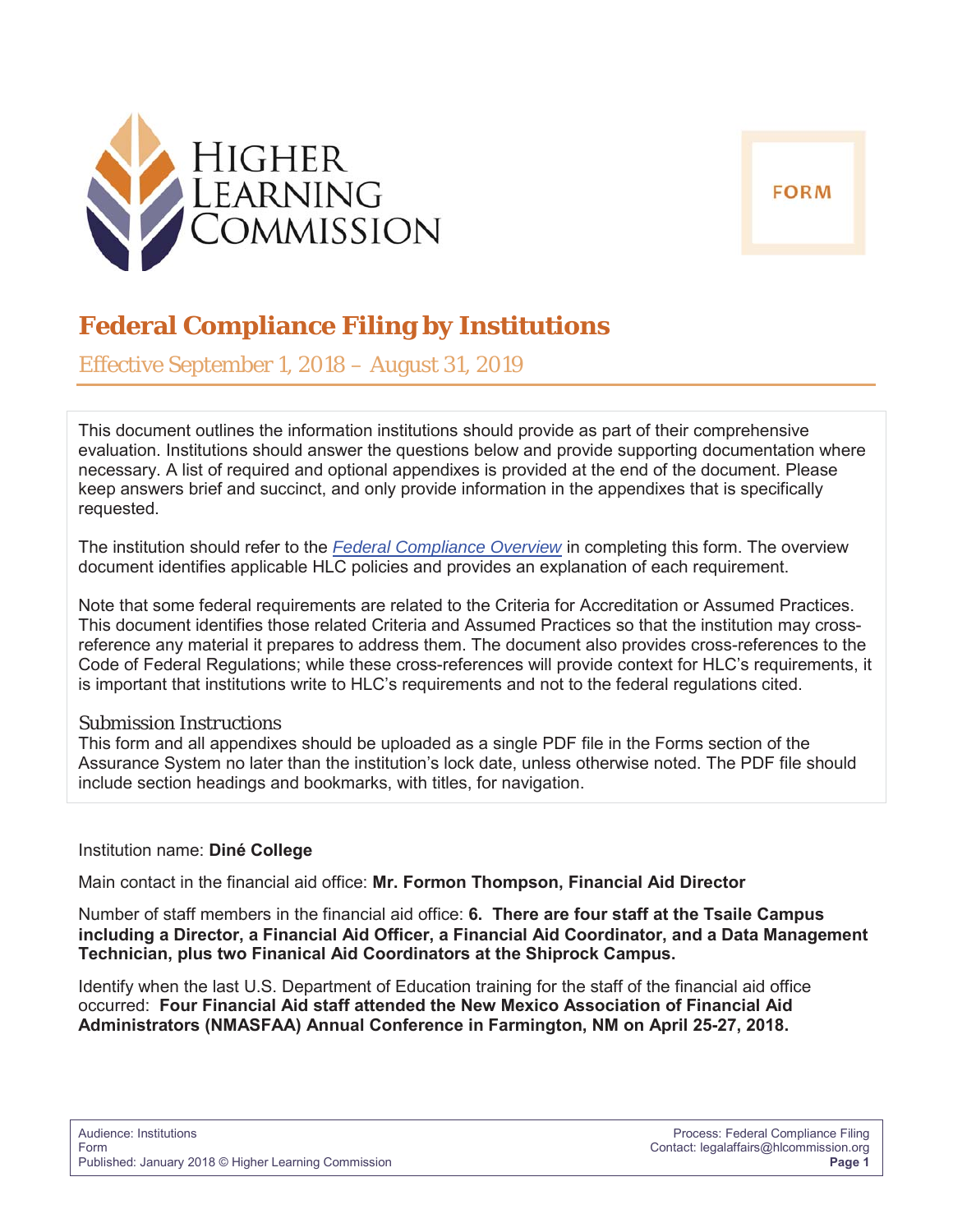# **Assignment of Credits, Program Length and Tuition**

- 1. Complete the *Worksheet for Institutions on the Assignment of Credit Hours and Clock Hours*. Submit the worksheet and the attachments listed in it as **Appendix A**.
- 2. What is the length in semester or quarter hours or other applicable units of each of the institution's degree programs? Institutions offering programs at a single degree level may be able to identify a specific number of semester or quarter hours to which all their programs conform; institutions with programs at different degree levels may need to expand their answer, and if so should include a list in Part A, Section 1 of the *Worksheet for Institutions on the Assignment of Credit Hours and Clock Hours* (Appendix A).

Fall and spring semesters at DC include 15 weeks of lecture and contact time, plus one week specifically concentrating on final examinations. Therefore, the College accounts 16 weeks per semester.

The summer sessions at DC are a combination of a 10 weeks sessions (counted as a full semester) and two five weeks sessions (counted as Summer Session I and Summer Session II). The 10 weeks summer session is in concurrent with the beginning dates of the summer session I. *(Reference: Academic Calendar, 2017-2019 General Catalog, DC, page 01).*

The above mentioned semester hours for the fall, spring, and summer are relevant for all degree programs (ie. Certificate, Associate of Arts, Associate of Science, Associate of Applied Science, Bachelor of Arts, and Bachelor of Science).

3. Are there any differences in tuition for specific programs?

| À.<br>ı.<br>r |
|---------------|

If so, please identify the programs and explain the rationale for the difference in tuition.

The cost of tuition for students enrolled in a Certificate, Associate, and Baccalaureate degrees at DC is \$55 per credit hour or up to \$660 per semester for full-time students (with 12 credit hours or more). DC does not have a difference in cost of tuition for the degree programs it offers. *(Reference: Diné College General Catalog 2017-19, page 17).*

For more information see Federal Requirements 34 CFR §602.16(a)(1)(viii), 34 CFR §602.24(f), 34 CFR §600.2, and 34 CFR §668.8(k) and (l).

*Related HLC Requirements: Core Component 3.A. and Assumed Practice B.1.*

# **Institutional Records of Student Complaints**

4. What is the institution's process for handling student complaints?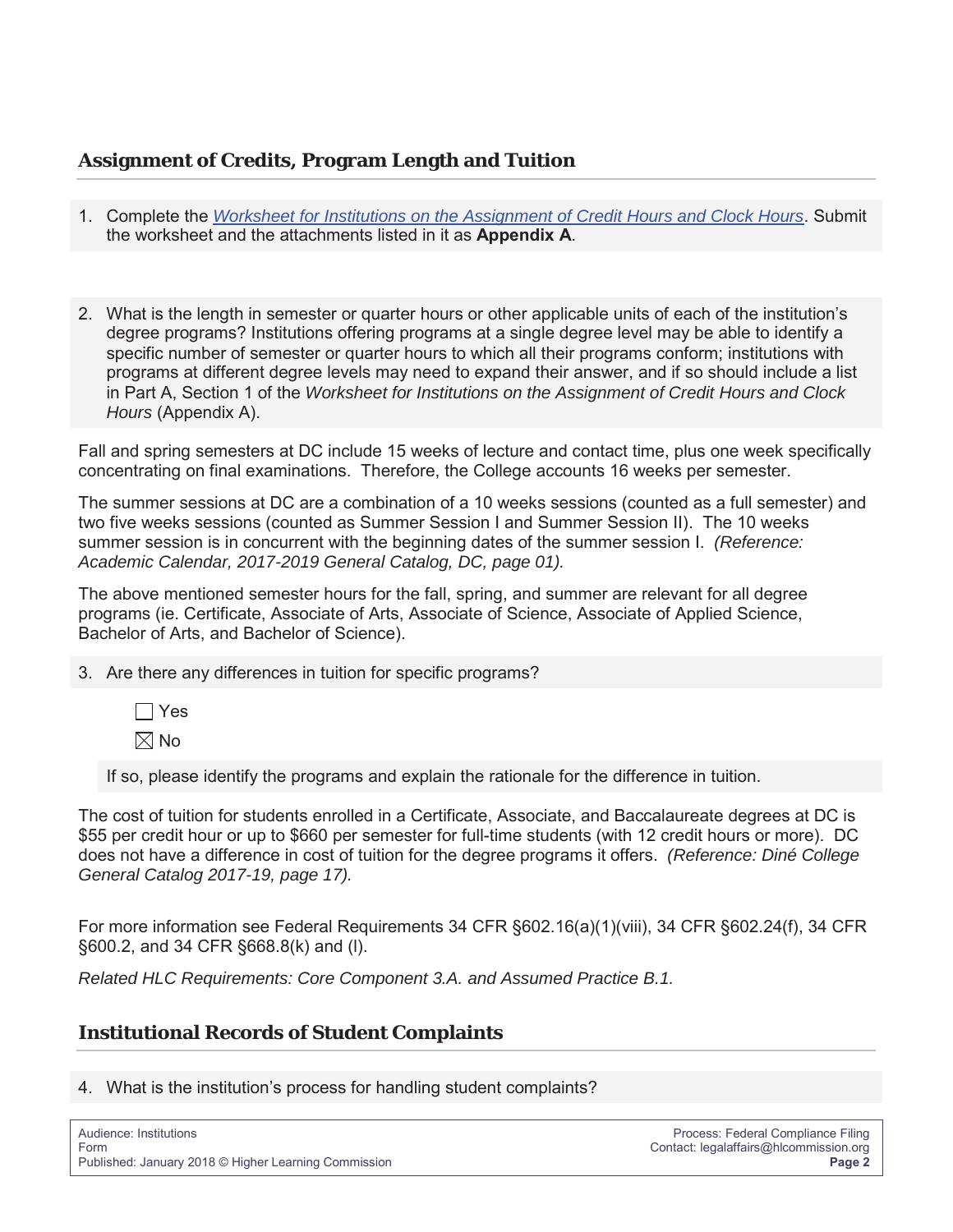**Step 1:** Student completes a Complaint form. Forms are available at the Student Success Center.

**Step 2:** Student submits a completed Student Complaint Form to the Office of the Vice President of Student Affairs.

- a. Main campus students will submit the complaint form at the Student Success Center at Tsaile Campus.
- b. Shiprock Branch Campus students will submit the complaint form to the Dean of Student Success at the Shiprock Student Success Center.
- c. Community Campus students will submit the complaint form to the Community Campus Center Managers.

**Step 3:** The Vice President of Student Affairs, a Counselor, and a Campus Designee (ie. Dean of Student Success at Shiprock Campus and Center Manager at Community Campuses) will review and assess the student complaint to determine the level of compliant, individuals/parties involved, and the need for intervention. The Student Code of Conduct is used and referenced to assess the severity of the complaint, and to assess the violation of conduct and behavior. Based on the assessment, the complaint is sent to the appropriate authorities within three days of filing.

- a. If the complaint is a Student-to-Student matter, Student Affairs will handle the case. The Vice President of Student Affairs assesses the severity of the complaint utilizing the Student Code of Conduct to assess students' violation of conduct, behavior, and actions.
- b. If the complaint is a Student-to-Faculty matter, the Provost will handle the case. The Provost assesses the severity of the complaint utilizing a combination of the course syllabus, College General Catalog, evidence of student's course assignments and projects, and grading metrics. In addition, the Provost will evaluate any findings of evidence relating to classroom management and/or grading violations.
- c. If the complaint is a Student-to-Staff matter, Human Resources will handle the case. The Human Resources Director assesses the severity of the complaint utilizing the Personnel Policies and Procedures Manual and evaluates any means of violation of staff conduct and/or behavior.

**Step 4:** The Designee Authority (Counselor at Tsaile Campus, Provost, and/or Human Resources) will complete the necessary interviews to investigate the matter. Within five working days, the Designee Authority will provide a follow up on the status of the complaint with the student.

**Step 5:** Within 10-15 working days from the date of complaint, a written report of the actions, findings, and outcomes is communicated with the complainant. Records of interventions, support, and findings are documented in Part 2 of the Student Complaint Form.

**Step 6:** All final decisions and interventions will be filed on record with the Vice President of Student **Affairs** 

5. Provide the institution's complaint policy and procedure and the web address where the public can find this information. Enter this information in the space below or attach as **Appendix B**.

Appendix B includes:

- 1) Student Complaint Process, A Power Point Presentation, Fall 2017 Convocation, August 13, 2017;
- 2) DC Student Complaint Form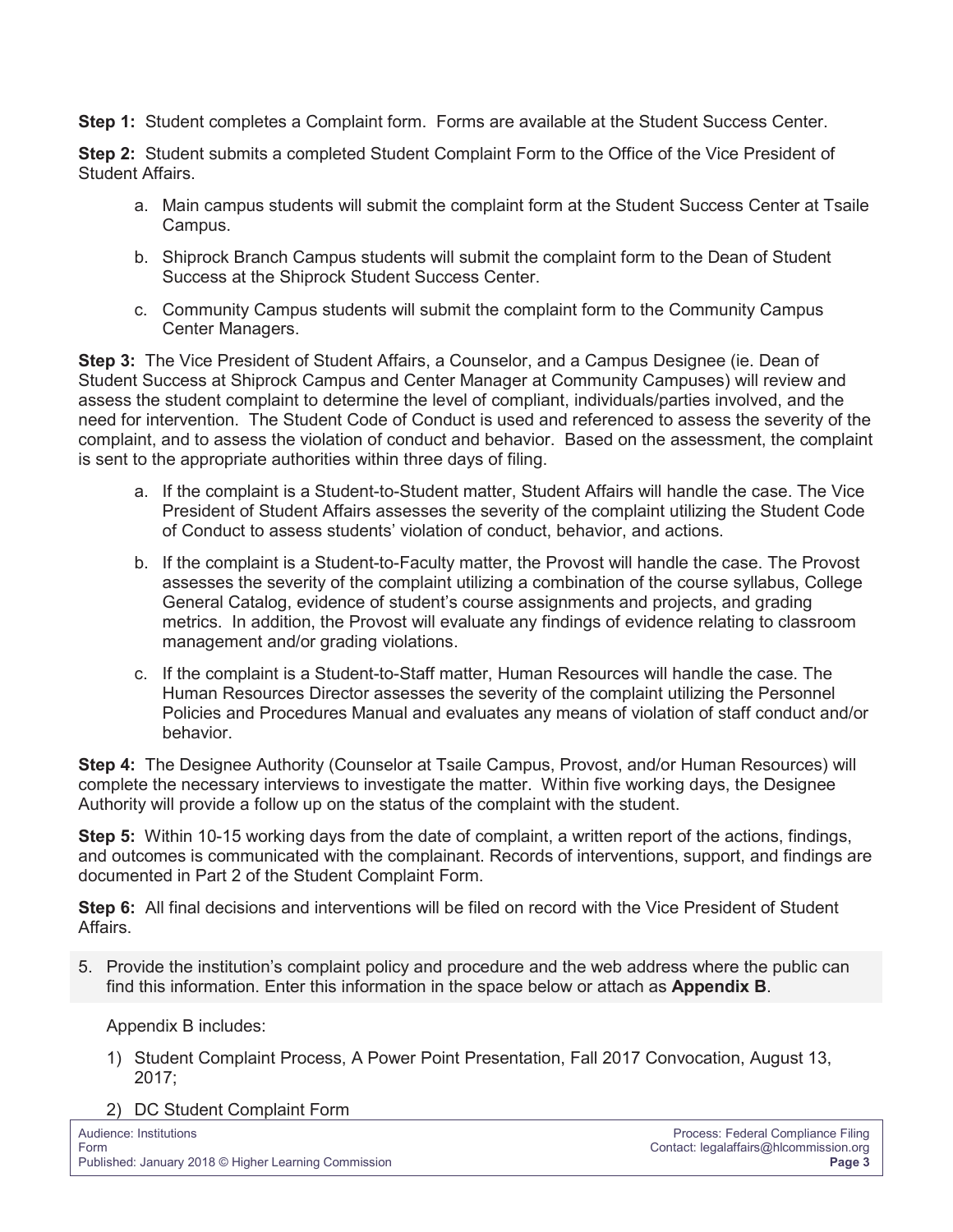- 3) Student Complaint Process Maps (w/specified timelines and point of contacts)
	- Student-to-Student Complaint Process
	- Student-to-Faculty Complaint Process
	- Student-to-Staff Complaint Process
- 4) Dine College Achieving the Dream Year 4 Summary Report (2016-2017), Item #1-Systemize Student Complaint Process.
- 6. Provide an aggregated report of the number and type of complaints received since the last comprehensive evaluation by HLC and explain their resolutions. Attach as **Appendix C**.
- 7. How does the institution integrate what it has learned from the complaint process into improvements in services or in teaching and learning?

The Vice President of Student Affairs and the Provost from Academic Affairs review and utilize the information to improve services for students, changing practices of service and teaching deliveries, and revising student and academic related policies. In addition, the Vice President of Student Affairs also includes a summary of complaint trends and solutions achieved in the department's monthly report to the Board of Regents. Beginning Fall 2018, the Provost has begun discussions with the recently hired Deans of Schools to ensure improvement of classroom teaching.

Some examples of student support services improvement initiatives within the Student Affairs domain include:

- a) SERVICES: Student Affairs established an early alert and campus wellness/prevention program (ie. SACRED-Sexual Assault Campus Resistance Education at DC Program) to address the recurring social and behavioral incidents.
- b) POLICIES: Student Affairs began revisiting and revising the Student Code of Conduct. The Student Outreach Services team took the lead in revising and updating the Student Code of Conduct in December 2017.

For more information see Federal Requirement 34 CFR §602.16(a)(1)(ix).

*Related HLC Requirements: Core Component 2.A and Assumed Practice A.3, A.4.*

# **Publication of Transfer Policies**

8. Where are the institution's transfer policies published?

Diné College's Transfer Policies are explained in the 2017-2019 College Catalog (pages 23, 43, and 46- 48) and on the College's website.

Provide copies of the published transfer policies (such as those included in the institution's catalog, on the website or in other appropriate publications) as **Appendix D**.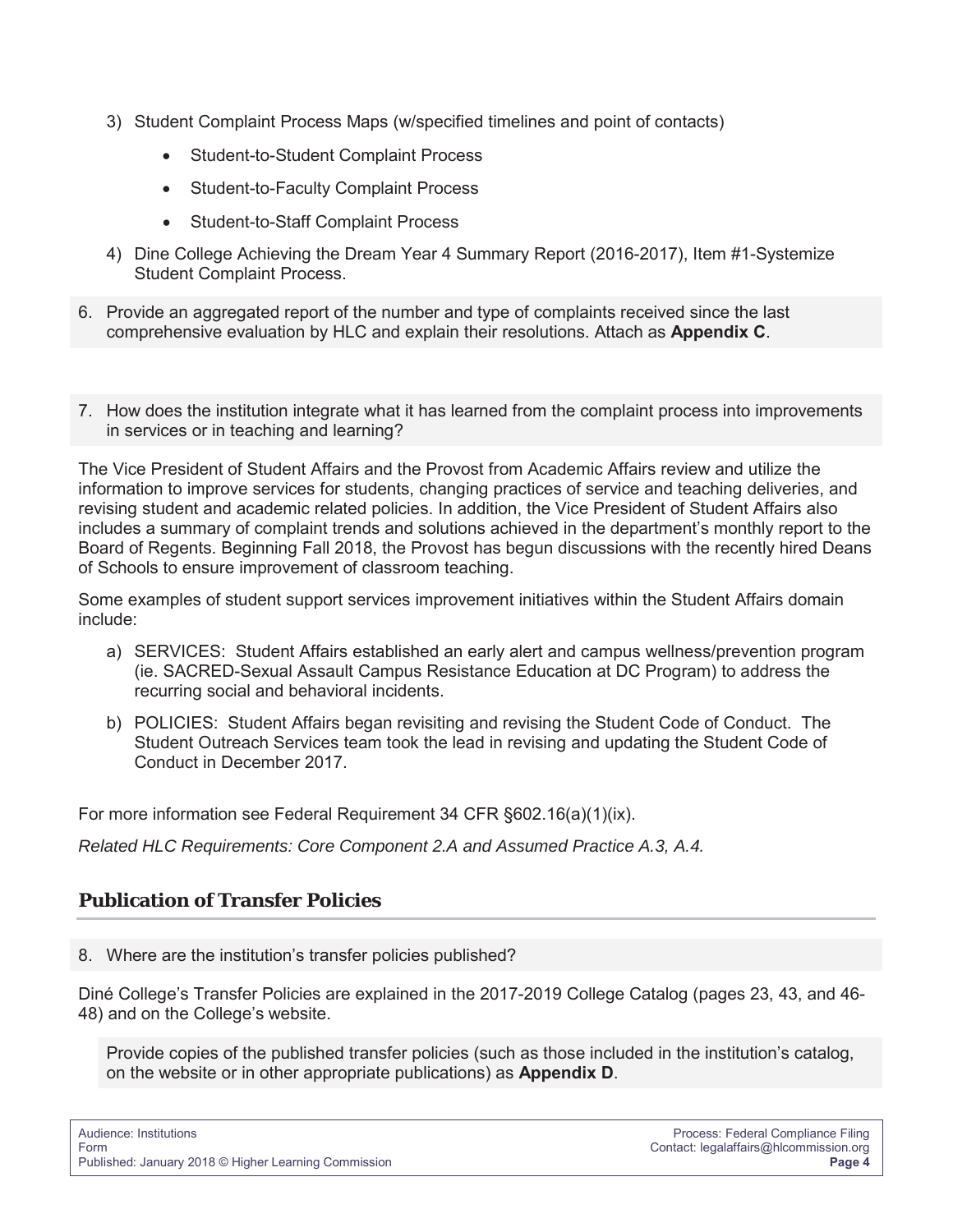9. How does the institution disclose articulation agreements, at both the institutional level and the program level, to current and prospective students? (Ensure that the disclosures clearly identify whether the institution 1) accepts credits from the other institution(s) through the articulation agreement; 2) sends credits to the other institution(s) through the articulation agreement; 3) both offers and accepts credits with the institution(s) in the articulation agreement; and 4) what specific credits articulate through the agreement [e.g., general education only; pre-professional nursing courses only; etc.].)

Diné College works with state articulation task forces under the New Mexico General Education Common Core and the Arizona General Education Curriculum to ensure transfer of the College's General Education program, which are found at az.transfer.org and at www.hed.state.nm.us/institutions/generaled-core-course-transfer-curriculum.aspx.

These general education transfer guides are also in the 2017-2019 Diné College Catalog, pages 46-48.

Provide a list of articulation agreements as **Appendix E** and the web address where the public can access this list. Note that you do not need to provide the full articulation agreements, only the list of agreements that you make public.

10. What is the process implemented by the institution to align the disclosed transfer policies with the criteria and procedures used by the institution in making transfer decisions?

The transfer process is explained in both the DC 2017-2019 Catalog (page 43), and the College's website under the "Academics" tab. The procedure is carried out by the Records and Admissions Office. Academic Advisors and Faculty Advisors also support students transferring to/from four year institutions. *(Reference: Diné College, 2017-2019 General Catalog, page 14-15).*

Provide evidence (e.g., charts, data, etc.) that institutional decisions regarding transfer of academic credit align with the policy. Provide this information in the space below or attach as **Appendix F**.

The 2017-2019 General Catalog at DC specifies that students who are transferring from another institution are required to request the release of an official transcript from their transferring institution for DC's Registrar Office for review and evaluate of any potential transfer credits.

The evaluation are done by the Records and Admissions Office. Approved transfer credits becomes a permanent part of the student's transcript at DC. *(Reference: Diné College, 2017-2019 General Catalog, page 13).* 

Within two weeks of completion of Records and Admission Office's review of student's transfer credits, a copy of the Credit Evaluation Form is sent to the student for his/her records.

For more information see Federal Requirement 34 CFR §668.43(a)(11).

*Related HLC Requirements: Core Component 2.A and Assumed Practice A.5.D.*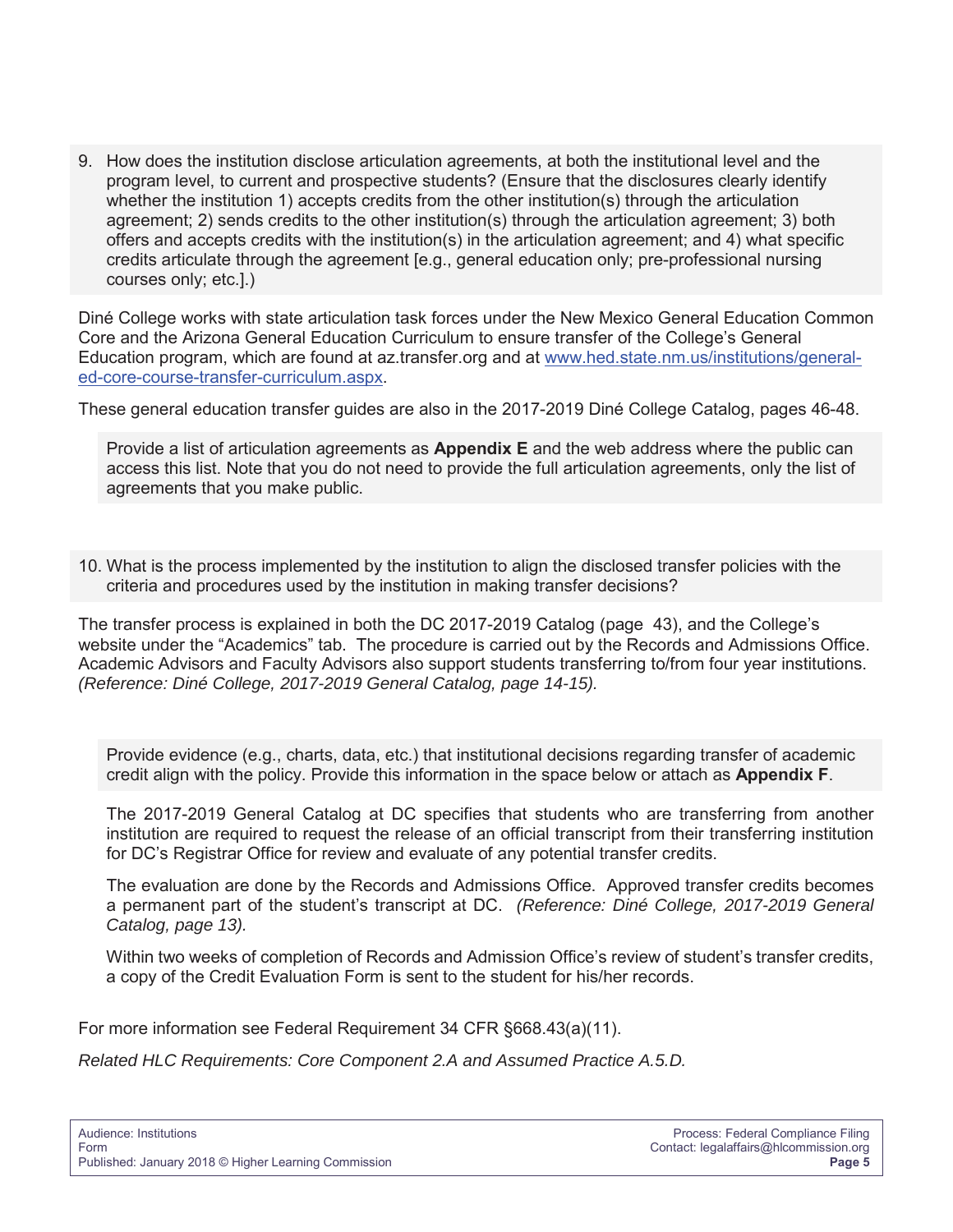# **Practices for Verification of Student Identity**

11. Does the institution have students enrolled in distance or correspondence courses, as defined in federal definitions?

| ÷ |
|---|
|   |

12. How does the institution verify the identity of students enrolled in these courses?

Institution Admission Requirements *(Diné College 2017-2019 General Catalog, pg. 12)* must be met before a student is assigned an identification number by the Admission's Office. Once a student is fully admitted to the college, he/she is then referred to the Information Technology (IT) department to create an email account and gain access to Warrior Web, which has a link to Blackboard (a virtual learning portal). To access Warrior Web, a student must create a personal username and password and answer three challenge questions. If a student forgets his/her password and/or username, he/she can answer one or more challenge question(s) to retrieve, change or reset their password. These elements are used to verify a student's identity.

Thereafter, anytime a student logs into their online courses, these unique identifiers must be used to access the virtual learning portal and/or their college email *(Reference: College IT Policy: page 3-5, 16).*

http://warriorweb.dinecollege.edu/ICS/Campus\_Life/Computing\_\_Technology/IT\_for\_New\_Students/).

13. Are there any additional costs (e.g., fees associated with test proctoring) charged directly to the student because of this method?

 $\Box$  Yes

 $\boxtimes$  No

14. What are these additional costs?

There are no additional cost for students who are enrolled in Distance Education courses at DC.

15. How are the additional costs disclosed to students prior to enrollment in a distance or correspondence course?

Not Applicable.

Provide copies of the disclosures and the web address where the public can access such information as **Appendix G**.

16. How does the method of verification make reasonable efforts to protect student privacy?

#1: FERPA ORIENTATION REQUIREMENTS: Every employee must complete a FERPA orientation at the beginning of their employment with the College. New students and parents/families are required to attend a new student or parent orientation, which covers the FERPA law.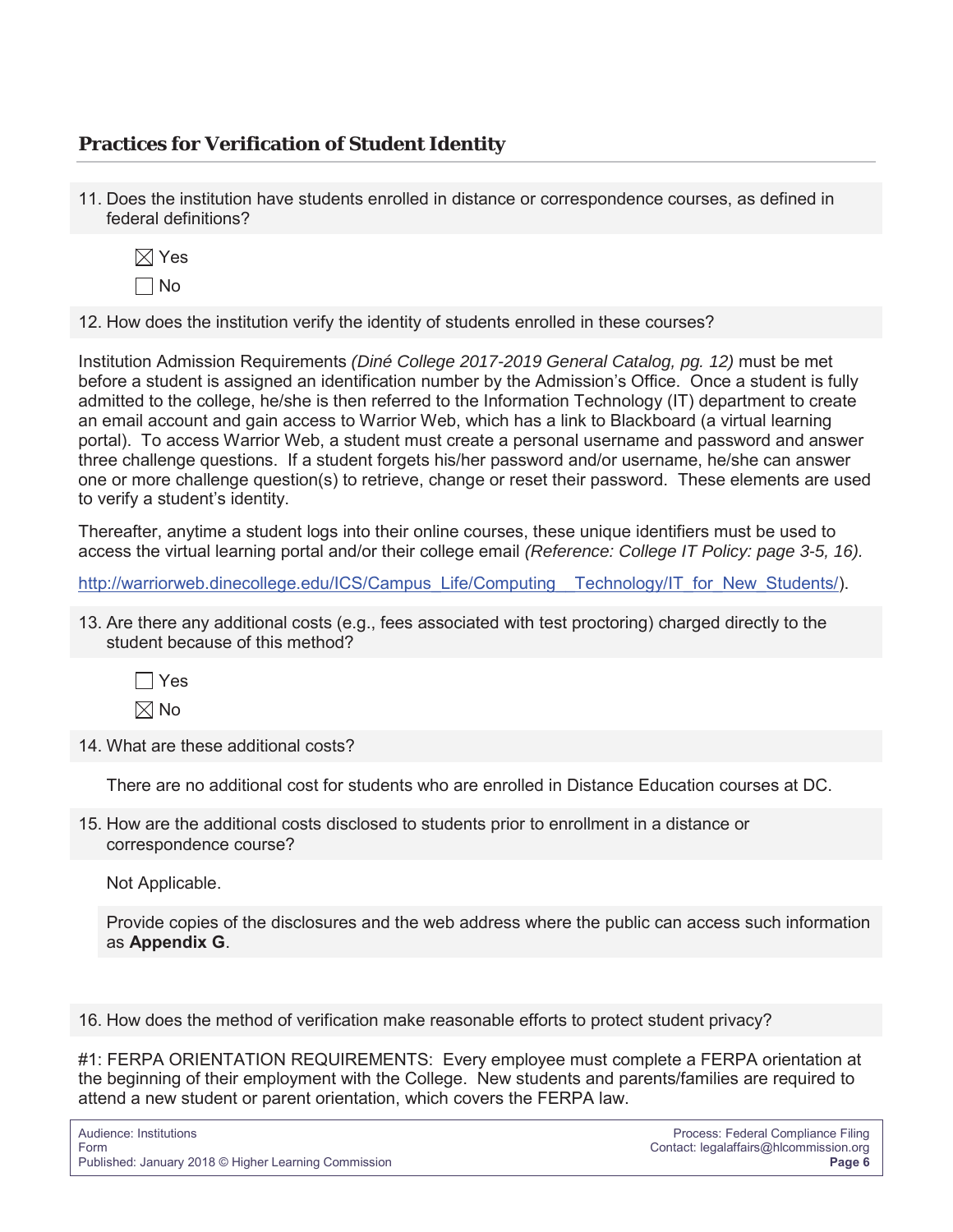#2: ADMISSION REQUIRMENTS: When students apply for admissions to DC, they are required to disclose their legal name, Social Security Number, mailing address, date of birth, and provide official high school and/or college transcripts to verify students' identity. Such information is then stored in the Jenzabar Admissions Module, a secured student database.

#3: STUDENT IDENTIFICATION: Only registered students are assigned a unique DC identification number. Such information can only be utilized by the student to access college computers, courses, and personal files associated with their college education. Misuse of student's identification can lead to disciplinary actions in compliance with the Student Code of Conduct*. (Reference: IT Policy, pg. 12-16).*

#4: STUDENT ADVISING: Each student is reminded that their student identification number is only used for academic purposes. If a student invites a family member or a friend into an advising session, the student must provide consent by completing a Consent form. The form is housed in a shared drive, accessible by all advisors.

For more information see Federal Requirement 34 CFR §602.17(g).

*Related HLC Requirement: Core Component 2.A.*

# **Title IV Program Responsibilities**

This requirement has several components the institution must address. The institution staff compiling this information should work with the financial aid office and the chief financial officer or comptroller. For more information see Federal Requirement 34 CFR §602.16(a)(1)(x).

17. General Program Responsibilities

a. What is the current status of the institution's Title IV program (e.g., recertified on date x, provisionally certified on date x, etc.)?

DC's Title IV Program was re-approved with full certification on March 27, 2018 by the U.S. Department of Education, Student Federal Aid Office.

b. When was the institution's most recent Title IV program review?

The last time DC underwent a Title IV Program Review was 2008.

c. Has the institution been audited or inspected by the Office of the Inspector General of the U.S. Department of Education since the last comprehensive evaluation by HLC?

Yes

 $\boxtimes$  No

d. Attach the most recent Title IV program review, or other inspection or audit reports since the last comprehensive evaluation by HLC, as **Appendix H**.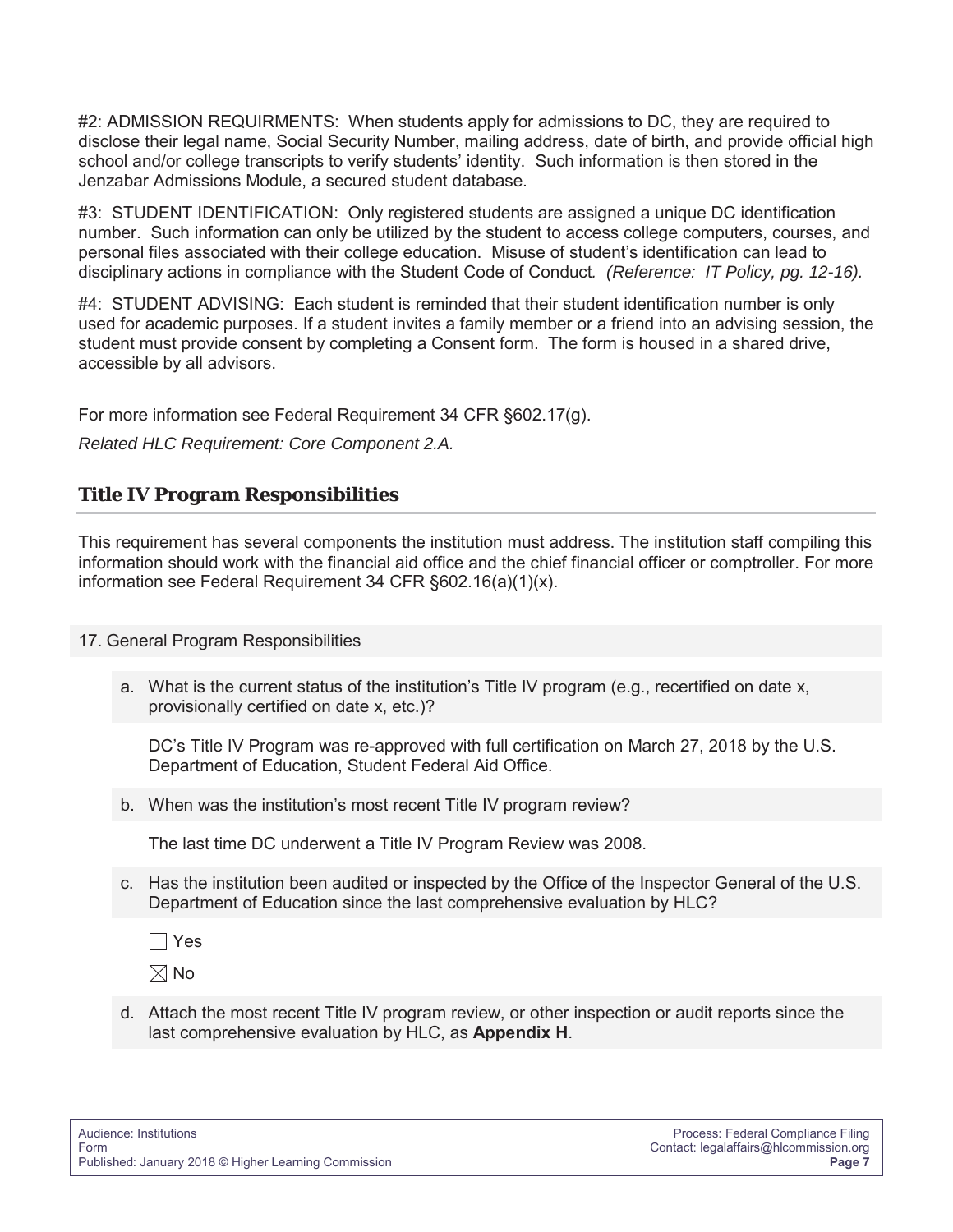e. List any limitation, suspension or termination actions imposed on the institution by the U.S. Department of Education (hereafter referred to as "the Department") since the last comprehensive evaluation by HLC and the reason for such actions.

There have been no limitations, suspensions, or termination actions imposed on DC by the U.S. Department of Education since the last High Learning Commission Comprehensive Evaluation, which was completed in March 2015.

f. List any fines, letters of credit or heightened monitoring imposed on the institution by the Department since the last comprehensive evaluation by HLC and the reason for such actions.

DC has no fines, letters of credit, or heightened monitoring imposed by the U.S. Department of Education since the last Higher Learning Commission Comprehensive Evaluation, which was completed in March 2015.

g. What response and corrective actions has the institution taken in regard to these Department actions?

Not Applicable – DC has no current actions (as specified in items 17.e and 17.f above.

h. What are the consequences of these challenges for the institution's short- and long-term financial health?

Not Applicable – DC has no current challenges that impact its short and long term financial health.

i. What are the findings from the OMB Circular A-133 portion of the institution's three most recent audited financial statements, which identifies material weaknesses in the processing of financial aid?

# **Fiscal Year 2015**

Finding #2015-021: DISBURSEMENTS & REPORTING – Significant Deficiency in Internal Control. A student's origination was never submitted from the College's internal student database system (PowerFaids) into the federal IT system, Common and Origination Disbursement (COD) system. However, the student had funding deposited into their student account. The cause of this identified material weakness was that the College's student database system (PowerFaids) were not configured entirely and accurately to ensure that the eligible students are accepted by the COD system prior to Jenzabar EX disbursing the funds.

Finding #2015-022: REPORTING – Material Noncompliance and Material Weakness in Internal Control. Twenty-five students' Pell Grant disbursement were tested to ensure timely submission of disbursement records between the College's internal student database system and the federal IT COD systems. Ten of the 25 students were found not to be reported in a timely manner to the Department of Education's COD system. The cause was that the College did not have appropriately designed controls to prevent, detect, or correct late disbursement reporting to COD.

Finding #2015-023: ELIGIBILITY – Noncompliance and Significant Deficiency in Internal Control. The College was not in compliance with the student financial aid eligibility requirements. \$8,618 in costs were questioned. The student financial aid department did not perform a thorough review of the students' files to ensure that each student was admitted to a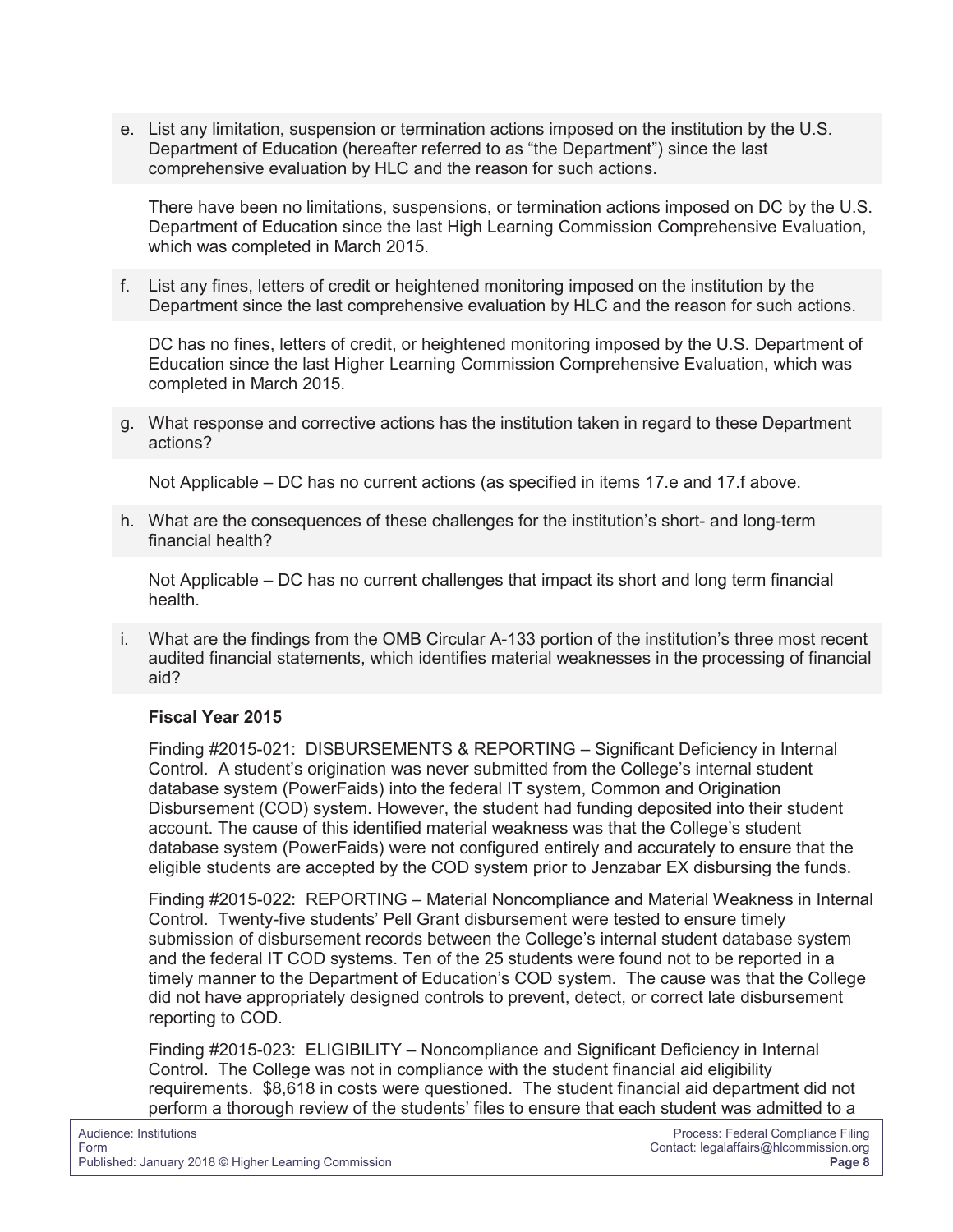degree program before the release of Pell Grant funds. Additionally, the student financial aid department did not perform a thorough review of the students' files to ensure they were compliant with the Satisfactory Academic Progress (SAP) guidelines set by the college before disbursing Pell Grant funds to the student.

Finding #2015-024: ENROLLMENT REPORTING – Material Noncompliance and Material Weakness in Internal Control. Of the 40 students selected for testing, the following problems were identified: 1) four students had incorrect data reported as the effective date of an enrollment status change, 2) one student had a status reported after the 75-day requirement, and the effective date of enrollment status change was inaccurate, 3) ten of the students were not reported to the National Student Loan Data System (NSLDS) within the 75-day requirement, 4) five of the students did not have their enrollment status reported to NSLDS, and 5) one of the students did not have a report made to the Clearinghouse or subsequently NSLDS since 2012. In all, 24 of the 40 students tested contained some form of non-compliance. The cause of the findings was that DC was unaware of the NSLDS reporting timeline and processes, and did not have procedures in place to comply with the requirements.

## **Fiscal Year 2016:**

Finding #2016-012: ENROLLMENT REPORTING – Material Noncompliance and Material Weakness in Internal Control. In 2016, of the 45 students tested, the following problems were identified: 1) one student had no data in the National Student Clearinghouse (NSC) system, 2) two students had incorrect data transmitted to NSC and NSLDS, 3) three students were missing registration/withdrawal documentation, and 4) eighteen students were not reported to NSLDS within the 45-day requirement. In all, 24 of the 45 students tested contained some form of noncompliance.

## **Fiscal year 2017:**

DC did not have any reportable Student Financial Aid findings for FY17.

- j. In which of the following Title IV federal financial aid programs does the institution participate? Select all that apply:
	- $\boxtimes$  Pell Grant
	- **Federal Family Education Loan**
	- □ Federal Direct Stafford Loan
	- Direct PLUS Loan
	- $\boxtimes$  Federal Supplemental Educational Opportunity Grant
	- $\boxtimes$  Federal Work Study
	- Perkins Loans
	- Academic Competitiveness Grant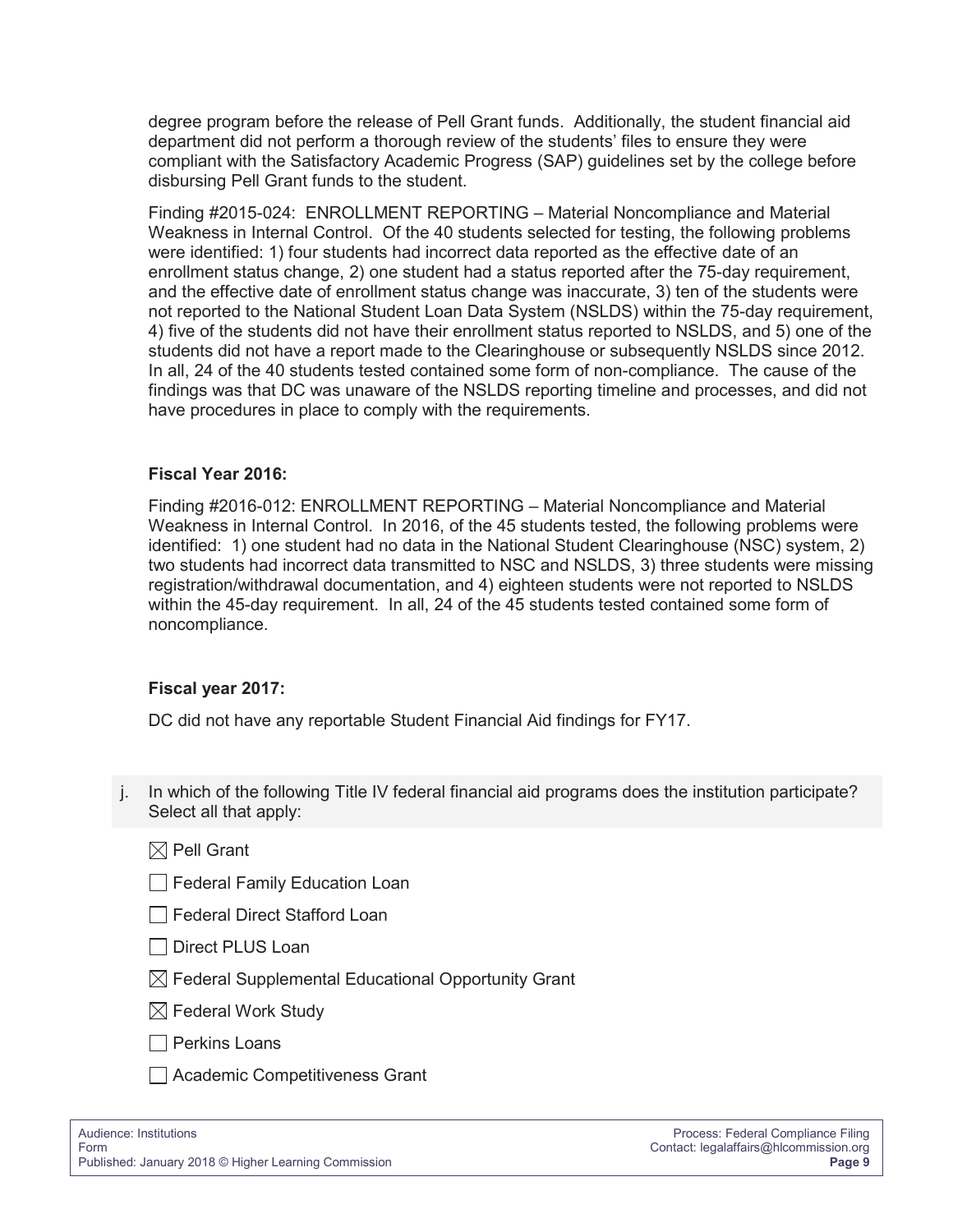Provide all correspondence with the Department and other documents that explain the above responses as **Appendix I.**

For more information see Federal Requirement 34 CFR §668.16.

- 18. Financial Responsibility Requirements
	- a. What were the outcomes of the three most recent Department reviews of the institution's composite ratios and financial audits?

DC's Total Composite Financial Indicator Scores for the last three fiscal years are:

- 1) FY 2015 =  $6.51$
- 2) FY 2016 = 8.65
- 3) FY 2017 = 9.17.
- b. Have there been any fines, penalties, letters of credit or other requirements imposed by the Department as a result of these reviews?

DC has no fines, penalties, letters of credit or other requirements imposed by the Department of Education.

*Note: HLC also annually analyzes each institution's financial ratios to determine whether there might be financial concerns. The peer review team checks with the institution and the HLC staff to determine whether HLC or the Department has previously raised concerns about the institution's finances based on these ratios.*

c. What actions has the institution taken or does it plan to take in response to any concerns raised by HLC or the Department? (*Related HLC Requirements: Core Components 5.A, 2.B; Assumed Practice D.1.)*

Not Applicable.

Provide all correspondence with the Department and other documents that explain the above actions as **Appendix J**.

For more information see Federal Requirements 34 CFR 668.15, 34 CFR 668.23, 34 CFR 668.171, 34 CFR 668.173, and 34 CFR 668.174.

*Related HLC Requirements: Criterion 5, Core Components A (resources) and B (administrative capacity).*

19. Default Rates. The institution should take steps to avoid excessive loan default rates. *Institutions and teams should use the three-year default rate to complete this section.*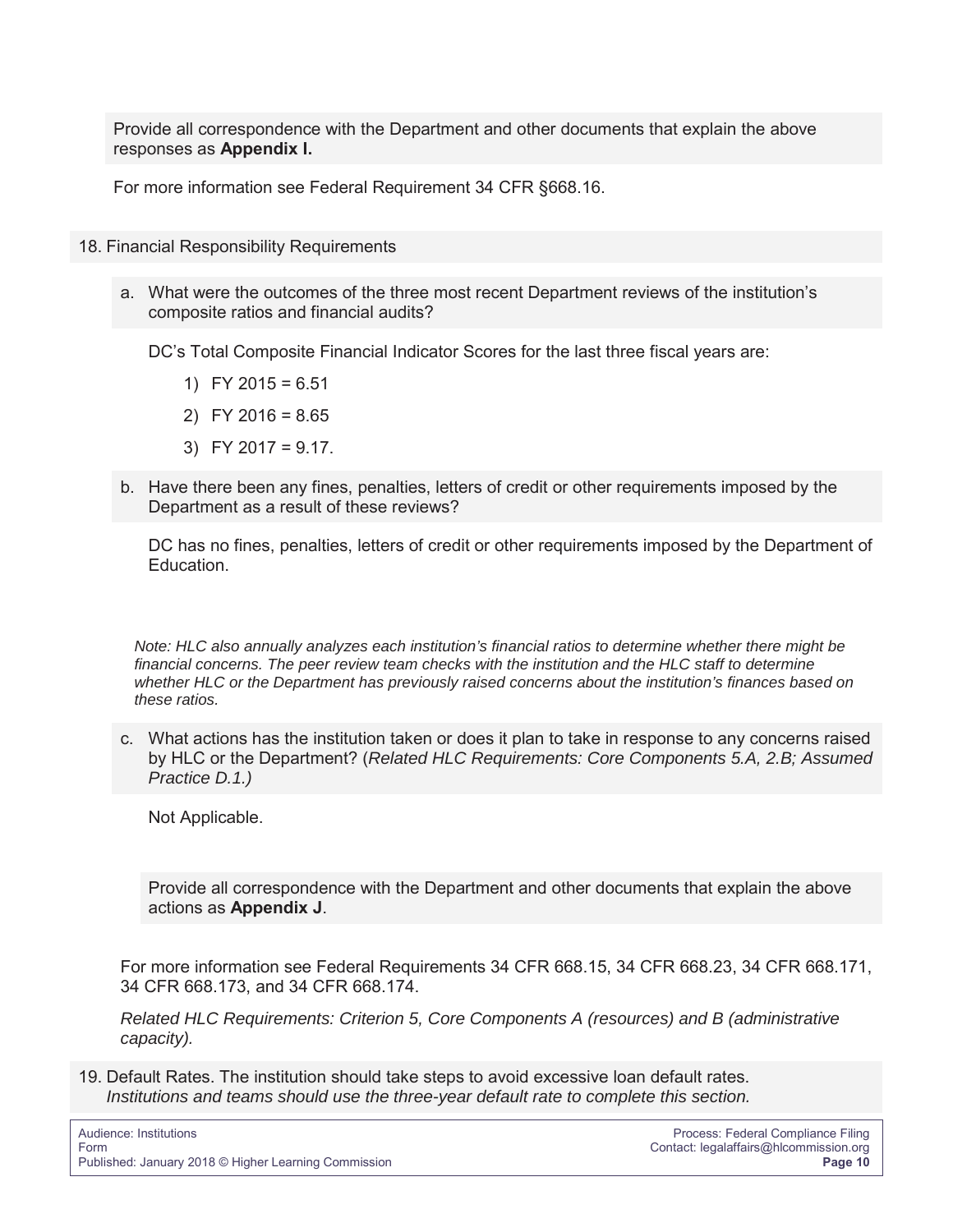a. What are the student loan default rates as provided by the Department for the three years leading up to the visit? (Institutions with evaluations after September must include the most recent cohort default rate in the Federal Compliance Filing or ensure that the most recent rate is provided to the team on-site if the rate was not available when the Federal Compliance Filing was submitted.)

Year 1: Not Applicable - DC does not offer student loans.

Year 2: Not Applicable - DC does not offer student loans.

Year 3: Not Applicable - DC does not offer student loans.

b. If the institution's default rates are higher than those of its peer institutions, if the institution's rates are rising, or if the rates have exceeded Departmental thresholds or triggered a Department review, what actions has the institution taken in response?

Not Applicable – DC does not offer student loans.

Provide any correspondence with the Department related to default rates and any default rate management plan required by the Department as **Appendix K**.

- c. Does the institution participate in private loan programs or any loan services that it provides to students directly or that a related corporation provides to its students?
	- $\Box$  Yes

 $\boxtimes$  No

If yes, provide a list of companies that provide loan services to the institution's students and explain the relationship of these companies to the institution.

Not Applicable – DC does not offer student loans and/or participates in any private loan programs or any loan services.

Provide samples of the loan agreements and disclosure information as **Appendix L**.

For more information see Federal Requirements 34 CFR §668.201, §668.204, and §668.217.

*Related HLC Requirements: HLC Criterion 2, Core Component A (integrity); Criterion 5, Core Components A (resources) and B (administrative capacity); Assumed Practices D.1–5.*

- 20. Campus Crime Information, Athletic Participation and Financial Aid, and Related Disclosures. Title IV responsibilities include the legal obligation to disclose information to students and to the public about campus crime, athletic participation and financial aid.
	- a. What administrator or office on campus is responsible for ensuring that these disclosures are regularly compiled and published and that the data are accurate?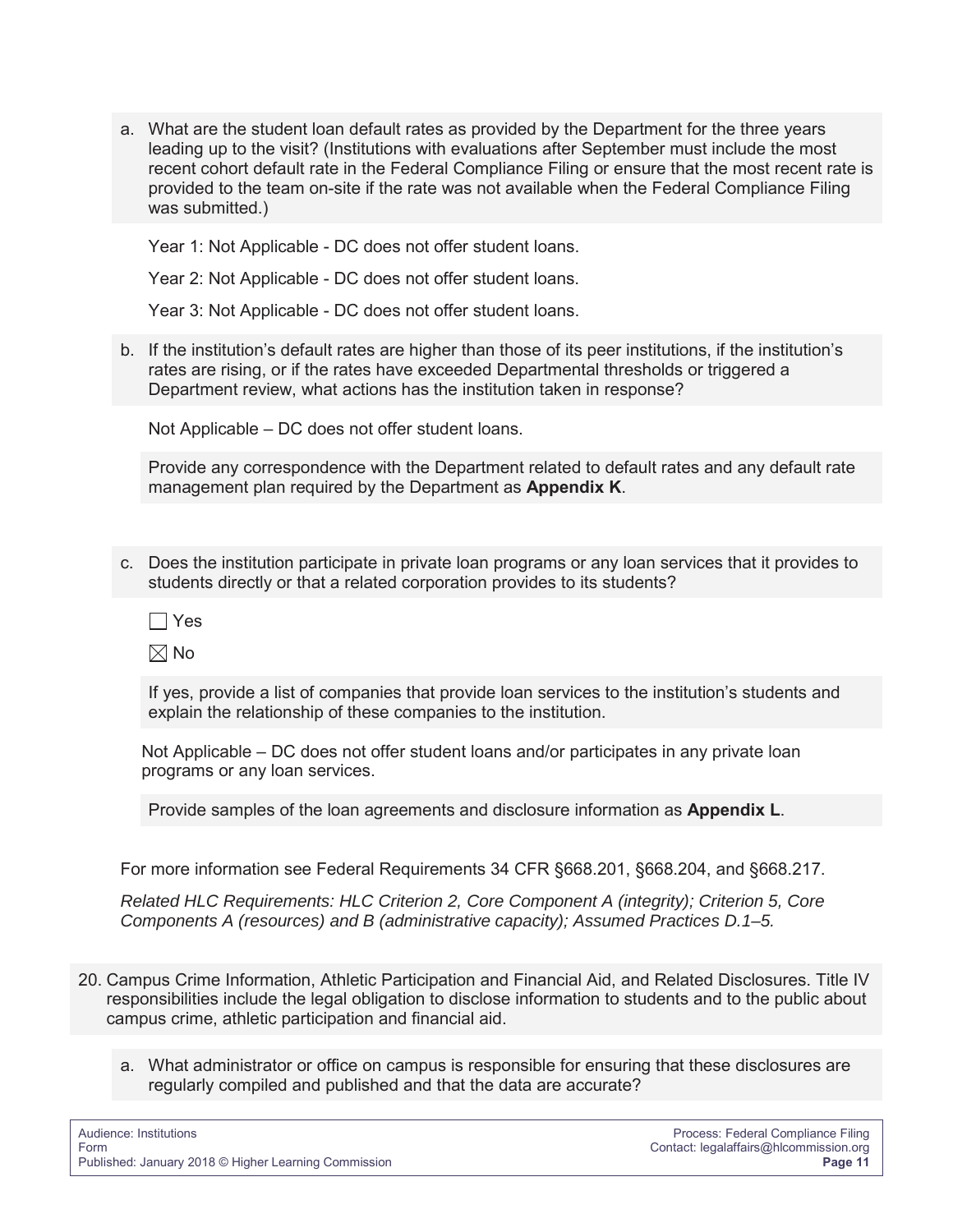The Office of Institutional Planning and Reporting (OIPR) compiles and produces the Campus Crime Statistic Reports. Such reports are completed in partnership with the College's Security Office, covering segments of a three year period. The latest report was produced in the Fiscal Year 2016 (includes FY 2014-2016).

OIPR assists the Athletic Department in publishing and maintaining the College's Annual Equity in Athletics Report. DC's most current Athletic Equity Report was produced in 2017. The annual report includes information regarding the athletic program background, athletic statistic report, news releases, and scholarship reports.

References:

https://www.dinecollege.edu/current\_students/campus-safety-statistics/)

https://www.dinecollege.edu/docs2017%20Athletic%20Equity%20Report.pdf)

Student Consumer Information:

https://www.dinecollege.edu/about\_dc/the-higher-education-opportunity-act/

b. Has the institution been the subject of any federal investigation related to any of the required disclosures listed in question 20?

 $\Box$  Yes

 $\boxtimes$  No

c. Does the institution have any findings from the Department regarding these disclosures?

 $\Box$  Yes

 $\boxtimes$  No

Explain any findings related to any of the required disclosures listed in question 20 and corrective action plans the institution may have put together to remedy the findings.

Not Applicable – DC does not have any findings from the U.S. Department of Education regarding the Campus Crime, Athletic Participation, and Financial Aid disclosures.

d. Provide copies of the information disclosed to students and provide the web address where this information is made available to the public as **Appendix M**.

For more information see Federal Requirements 34 CFR §668.40, 668.41, 668.42, 668.43, 668.44, 668.46, and 668.49.

21. Student Right to Know/Equity in Athletics. Title IV responsibilities require that institutions provide to students and the public graduation/completion rates for the student body by gender, ethnicity, receipt of Pell grants and other data as well as information about the process for withdrawing as a student, cost of attendance, policies on refund and return of Title IV financial aid, current academic programs and faculty, names of applicable accrediting agencies, description of facilities for disabled students, and the institution's policy on enrollment in study abroad. In addition, certain institutions need to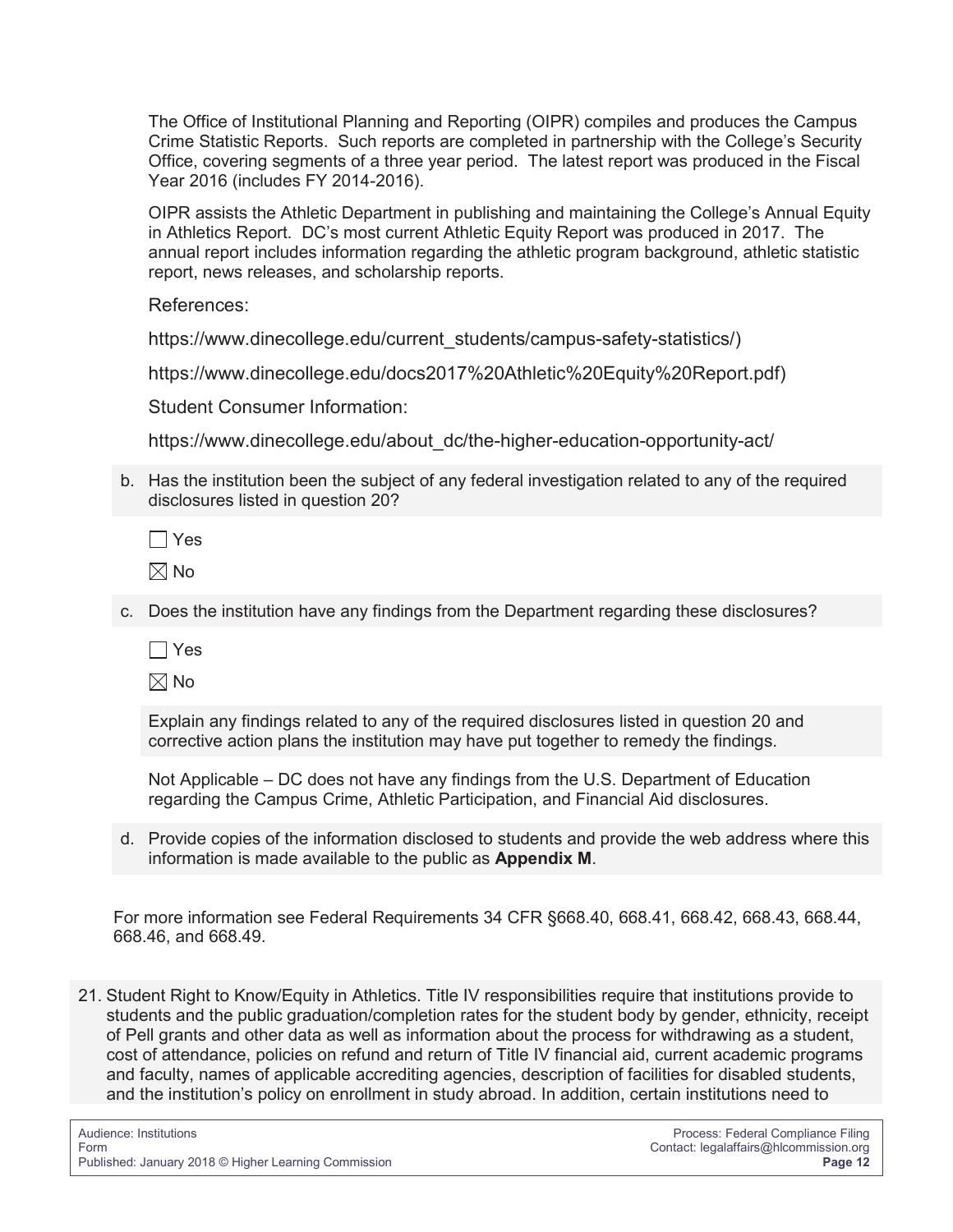disclose their transfer-out rate. Also, institutions with athletic programs are required to disclose athletic participation rates and financial support data.

a. What administrator or office on campus is responsible for ensuring that these disclosures are regularly compiled and published and that the data are accurate?

OIPR addresses and structures compliance reporting on behalf of the institution per federal, state, tribal, and accreditation regulations. Therefore, OIPR assists the Office of the Registrar, the Academic Departments, and Financial Aid Office to produce and maintain student graduation, completion, and transfer rates. OIPR has the capabilities to disaggregate the student data by gender, ethnicity, and student enrollment status by academic divisions and degree programs.

DC has a Catalog Committee that is responsible for ensuring that Student Right to Know information relevant to withdrawal processes, cost of attendance, Title IV Financial Aid policies, descriptions of academic programs and names of faculty, and accrediting agencies are described in the College's General Catalog.

OIPR also assists the Athletic Programs to produce an annual Athletic Equity Report. Such reports contain and disclose the athletic participation rates and financial support for athletes.

b. Has the institution been the subject of any federal investigation related to any of the required disclosures listed in question 21?

 $\Box$  Yes

 $\boxtimes$  No

c. Does the institution have any findings from the Department regarding these disclosures?

 $\Box$  Yes

 $\boxtimes$  No

d. Explain any findings related to any of the required disclosures listed in question 21 and corrective action plans the institution may have put together to remedy the findings.

Not Applicable – DC does not have any findings relating to the required Student Right to Know and Equity in Athletic disclosures.

e. Attach copies of the information disclosed to students and provide the web address where this information is made available to the public as **Appendix N**.

For more information see Federal Requirements 34 CFR §668.41, 668.45, 668.48, and 668.8.

*Related HLC Requirement: Assumed Practice A.6.*

22. Satisfactory Academic Progress and Attendance Policies. The institution is required to have a Satisfactory Academic Progress policy and an attendance policy as part of the Title IV program.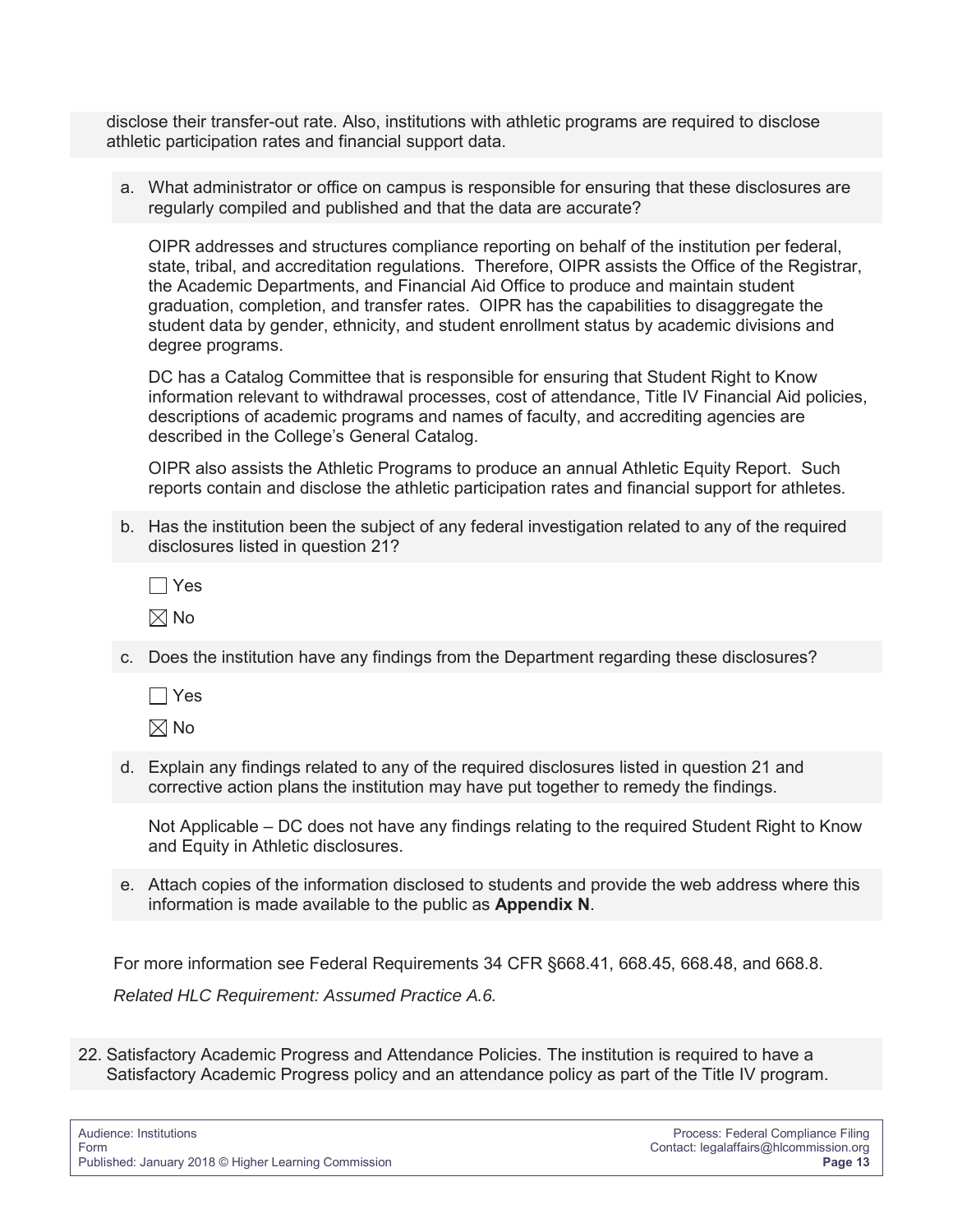a. Are these policies readily available to students?

 $\boxtimes$  Yes

 $\Box$  No

b. Do they satisfy state or federal requirements?

 $\boxtimes$  Yes

 $\Box$  No

c. Does the institution have any findings from the Department regarding these disclosures?

 $\Box$  Yes

 $\boxtimes$  No

Explain any findings related to any of the required disclosures listed in question 22 and corrective actions that may have been required by the Department related to these findings.

Not Applicable – DC does not have any findings related to the Satisfactory Academic Progress policy and Student Attendance policy required as part of the Title IV Program.

- d. Attach copies of the information disclosed to students and provide the web address where this information is made available to the public as **Appendix O**.
- e. Are the policies being appropriately applied by the institution in individual student situations?

*Note:* HLC does not necessarily require that the institution take attendance unless required to do so by state or federal regulations but does anticipate that institutional attendance policies provide information to students about attendance at the institution.

 $\boxtimes$  Yes

 $\Box$  No

For more information see Federal Requirement 34 CFR §668.34.

*Related HLC Requirements: Criterion 3, Core Component A; Assumed Practice A.5.*

23. Contractual Relationships. List any contracts related to academic programs with third-party entities not accredited by a federally recognized accrediting agency. Attach as **Appendix P**. Include the name of the provider, the name of the relevant academic program, what the provider does, the dates when the relationship starts and ends, and the date it was approved by HLC if required.

*(The institution should have previously disclosed to HLC all existing contracts and received approval for those contracts as required by HLC policy. Institutions can see the list of HLC-approved contractual arrangements on its Institutional Status and Requirements (ISR) Report. HLC's substantive change policy requires that the*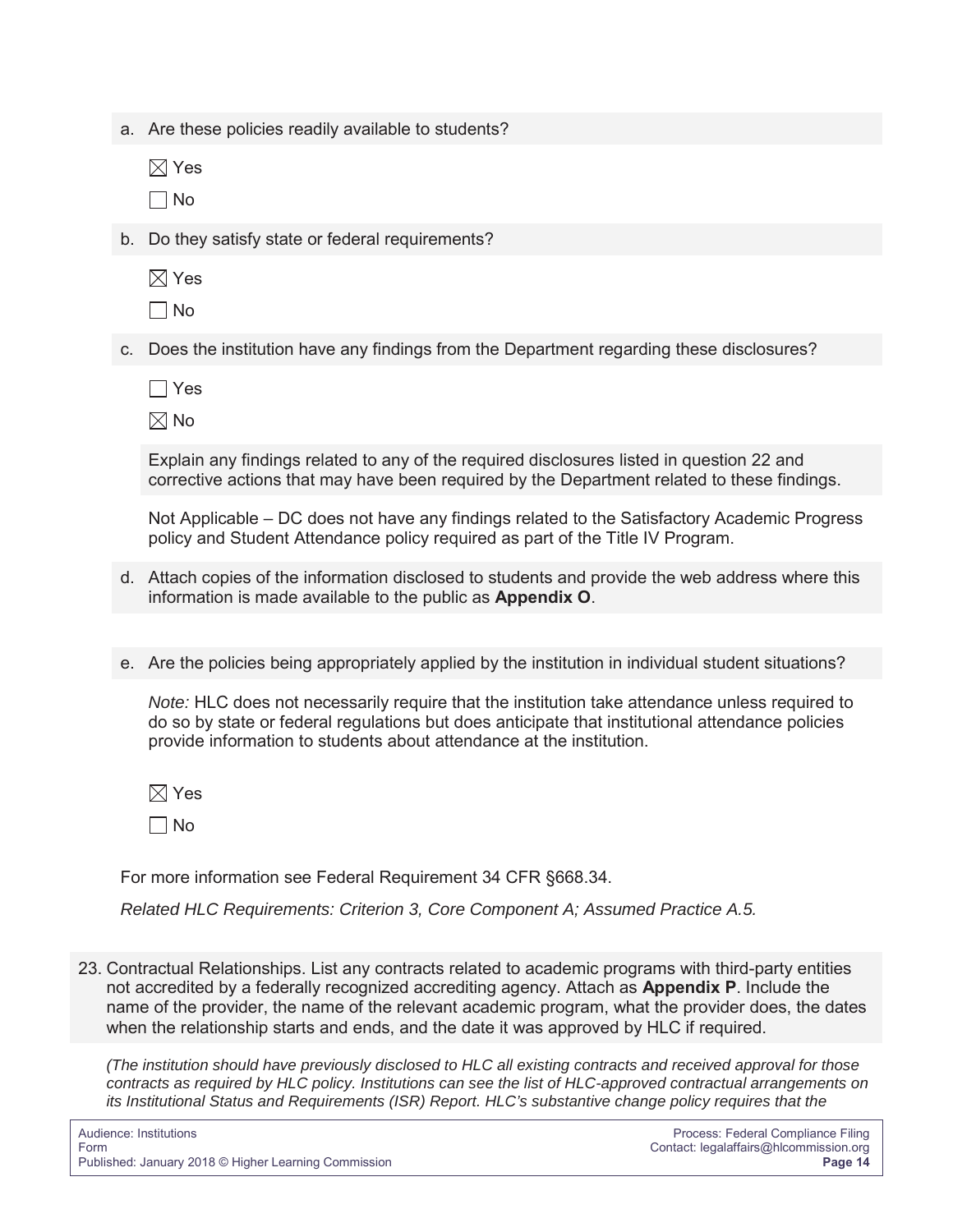*institution notify HLC of any new contracts for up to 25 percent of an academic program, that the institution obtain prior HLC approval before initiating any contract for 25 to 50 percent of a program, and that HLC approve contracts for more than 50 percent of a program only in exceptional circumstances under strict scrutiny.)*

For more information see Federal Requirements 34 CFR §668.5 and 602.22(a)(2)(vii).

*Related HLC Requirements: Assumed Practices A.10–11.*

24. Consortial Relationships. List any consortial relationships with other entities accredited by a federally recognized accrediting agency. Attach as **Appendix Q.** Include the name of the provider, the name of the relevant academic program, what the provider does, the dates when the relationship starts and ends, and the date it was approved by HLC if required.

*(The institution should have previously disclosed to HLC all existing consortiums and received approval for those consortial arrangements as required by HLC policy. Institutions can see the list of HLC-approved consortial arrangements on its Institutional Status and Requirements (ISR) Report. HLC's substantive change policy requires that the institution notify HLC of any new consortiums for up to 25 percent of an academic program, that the institution obtain prior HLC approval before initiating any consortiums for 25 to 50 percent of a program, and that HLC approve consortiums for more than 50 percent of a program only in exceptional circumstances under strict scrutiny.)*

For more information see Federal Requirement 34 CFR §668.5.

*Related HLC Requirements: Assumed Practices A.10–11.*

# **Required Information for Students and the Public**

- 25. Provide course catalogs and student handbooks. Attach as **Appendix R.**
- 26. Which sections of the institution's website include required disclosure information? Provide the webpage name and link for each.

Student Consumer Information: https://www.dinecollege.edu/about\_dc/the-higher-educationopportunity-act/

HLC Accreditation: https://www.dinecollege.edu/about\_dc/accreditation/

HLC Higher Learning Commission: http://www.hlcommission.org/

Office of Institutional Reporting (OIPR) for Student retention and graduation rate: https://www.dinecollege.edu/about\_dc/institutional-planning-and-reporting/

27. What policies and processes does the institution have in place to ensure required information for current and prospective students about institutional programs, fees, policies and related required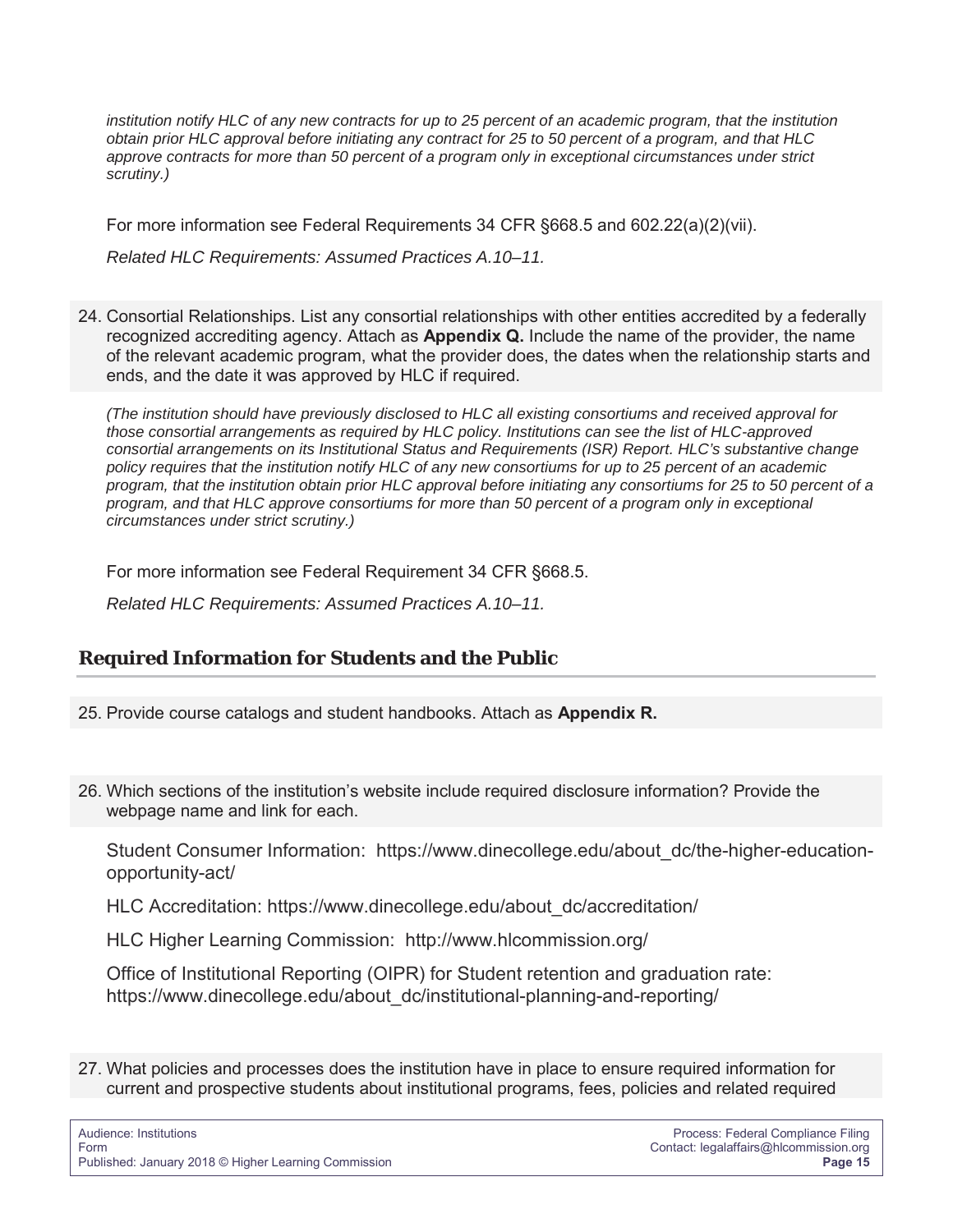information is accurate, timely and appropriate? Attach copies of these policies and procedures as **Appendix S**.

DC has an active Committee who is assigned to maintain updates of institutional programs, fees, policies, and related information for current and prospective students. The 2017-2019 General Catalog, pages 12-20, includes information relevant to Admission Policies and Procedures, Academic Advising, Student Orientation, Tuition and Fees, Refund Policies, Attendance Cost, Residential Life Program, etc. *(Reference: DC, 2017-19 General Catalog).*

For more information see Federal Requirement 34 CFR §602.16(a)(1)(vii).

*Related HLC Requirements: Core Component 2.A, 2.B; Assumed Practice A.5.*

# **Advertising and Recruitment Materials and Other Public Information**

28. Do the institution's advertisements and recruiting materials provide accurate, timely and appropriately detailed information to current and prospective students, and is information about the institution's accreditation status with HLC and other accrediting agencies clear and accurate? If the institution has been placed on a sanction or its programmatic accreditation has been withdrawn, do the disclosures accurately explain this information?

 $\boxtimes$  Yes

 $\Box$  No

Provide copies of these advertising and recruiting materials as **Appendix T**.

29. Which sections of the institution's website include advertising and recruiting information? Provide the webpage name and link for each.

Web link for DC's Marketing and Communications: https://www.dinecollege.edu/about\_dc/marketing-and-communications/

Web link for DC's Recruitment: https://www.dinecollege.edu/recruitment/

30. What policies and processes does the institution have in place to ensure advertising and recruiting information to current and prospective students about its programs, locations and policies is accurate, timely and appropriate? Provide copies of these policies and procedures as **Appendix U.**

**Appendix U**: DC Marketing and Recruitment Plan (Draft Copy).

31. What webpage displays the Mark of Affiliation on the institution's website? Provide a link.

The webpage that displays the Mark of Affiliation for DC's website can be found at: https://www.dinecollege.edu/about\_dc/accreditation/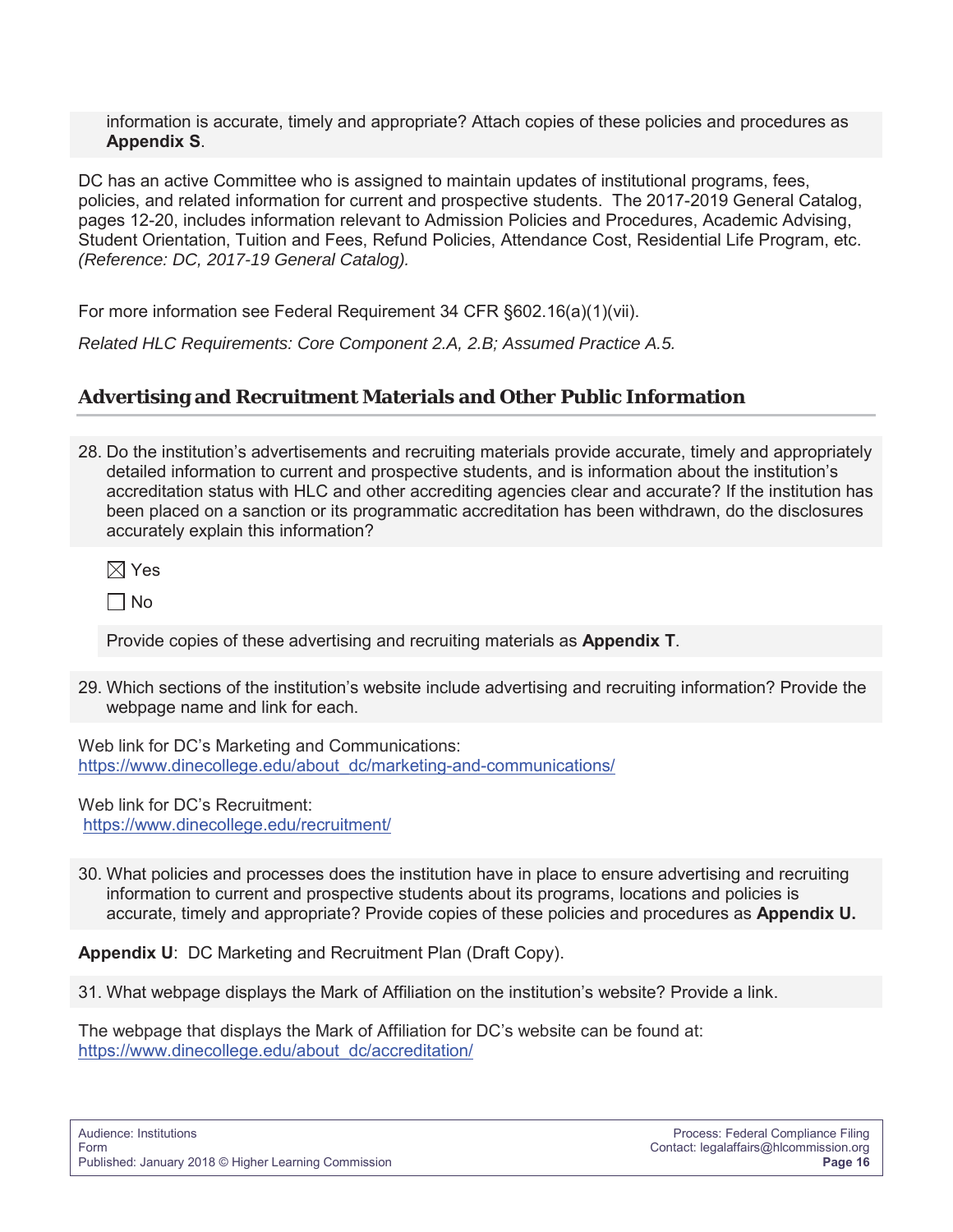For more information see Federal Requirements 34 CFR §602.16(a)(1)(vii) and 602.23(d). *Related HLC Requirements: Core Component 2.B; Assumed Practices A.5, A.7.*

# **Review of Student Outcome Data**

Institutions in their program review and institutional improvement processes are required to consider student outcome or performance data on the full range of their offerings where such data are available. Data can be at the institutional or the program level. Student achievement data typically include retention rates, graduation rates, licensure exam pass rates, employment rates, acceptance to further study or other similar information.

32. How does the institution gather or receive information about student outcomes from academic programs across the institution?

OIPR and the Office of Assessment collaborates on continuously exchanging academic program student outcome following the 2016-2019 Program Review schedule outlined in the Academic Program Review – Guidelines and Criteria. During these reviews, OIPR provides historical student outcome data trends following a set criteria data that is outline and provided to leadership and faculty. These data outlines include information such as enrollment by cohort, retention, graduation, etc.

Assessment data is produced by Academic Programs and housed in the College's shared drive located on the institution's server. Each semester, faculty complete annual assessment days and review assessment reports that include analysis and detailed actions.

33. List the types of student outcome data available to the institution. Provide this information in the space below or attach as **Appendix V**.

Academic Program Review reports – produced by faculties under each Academic Programs/Schools

Data Dashboard, outlined by the Common Data Set – produced by OIPR; http://hooghan.dinecollege.edu:6700/idashboards/?guestuser=guest

Warrior Web Data Repository – produced by OIPR

Academic Assessment Reports – produced by Academic Affairs

34. Explain how information about student outcomes informs planning, academic program review, assessment of student learning, consideration of institutional effectiveness, and other topics.

DC uses Strategic Planning Online (SPOL) system to collect all department goals and objectives. The overall progress of the institution's annual goals and objectives are published on the DC Warrior Data Dashboard at: http://hooghan.dinecollege.edu:6700/idashboards/?guestuser=guest.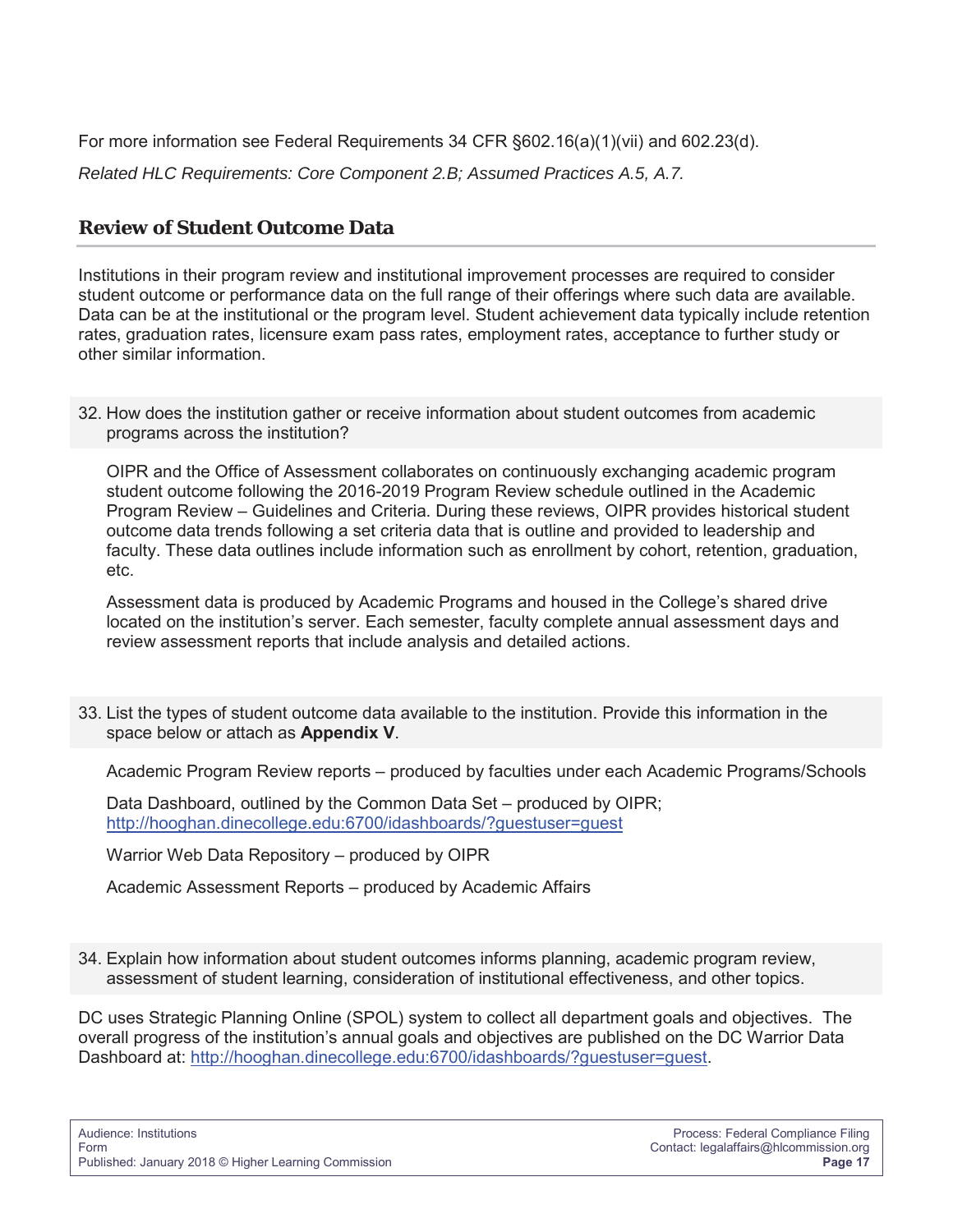Under the Achieving the Dream (ATD) organization, DC developed annual goals to address areas of student retention and graduation concerns, as well as enrollment and course scheduling *(Reference: DC Student Retention Plan, August 15, 2016).*

Lastly, the Navajo Nation annual goals also allows the institution to develop and study student cohorts to measure improvements *(Reference: Diné College, Navajo Nation Quarterly Reports, Fiscal Year 2017- 2018).*

35. The federal government is increasingly concerned that institutions and accreditors are taking into account federal metrics in the review of student outcome data. These metrics are best found in the College Scorecard. Explain how information from the Scorecard is incorporated in the institution's review of its student outcome data. Please note the loan repayment rate identified on the Scorecard and explain how the institution uses this metric in its review of its own data.

The College Scorecard is often referenced and the data is shared on the DC Warrior Data Board regarding institutional cost and graduation rate. The data is compiled and presented to the Board of Regents (for example, the Retention and Graduation Rate for Institutional Compliance Reporting).

For more information see Federal Requirement 34 CFR 602.16(a)(1)(i).

*Related HLC Requirements: Core Components 4.A–C; Assumed Practice C.6, C.7.*

# **Publication of Student Outcome Data**

Student outcome data should be made available to the public through the institution's website—for instance, linked to from the institution's home page, included within the top three levels of the website or easily found through a search of related terms on the website—and should be clearly labeled as such. Any technical terms in the data should be defined, and any necessary information on the method used to compile the data should be included. Data may be provided at the institutional or department level or both, but the institution must disclose student outcome data that address the broad variety of its programs.

36. Are student outcome data published on the institution's website following the specifications above?

 $\boxtimes$  Yes

 $\Box$  No

37. How does the institution ensure that the publication of these data accurately reflects the range of programs at the institution?

The Office of Institutional Compliance uses freeze data. The freeze data includes Course Census dates and data extracted from the student information system.

38. Provide a link to the webpage(s) that contains the student outcome data.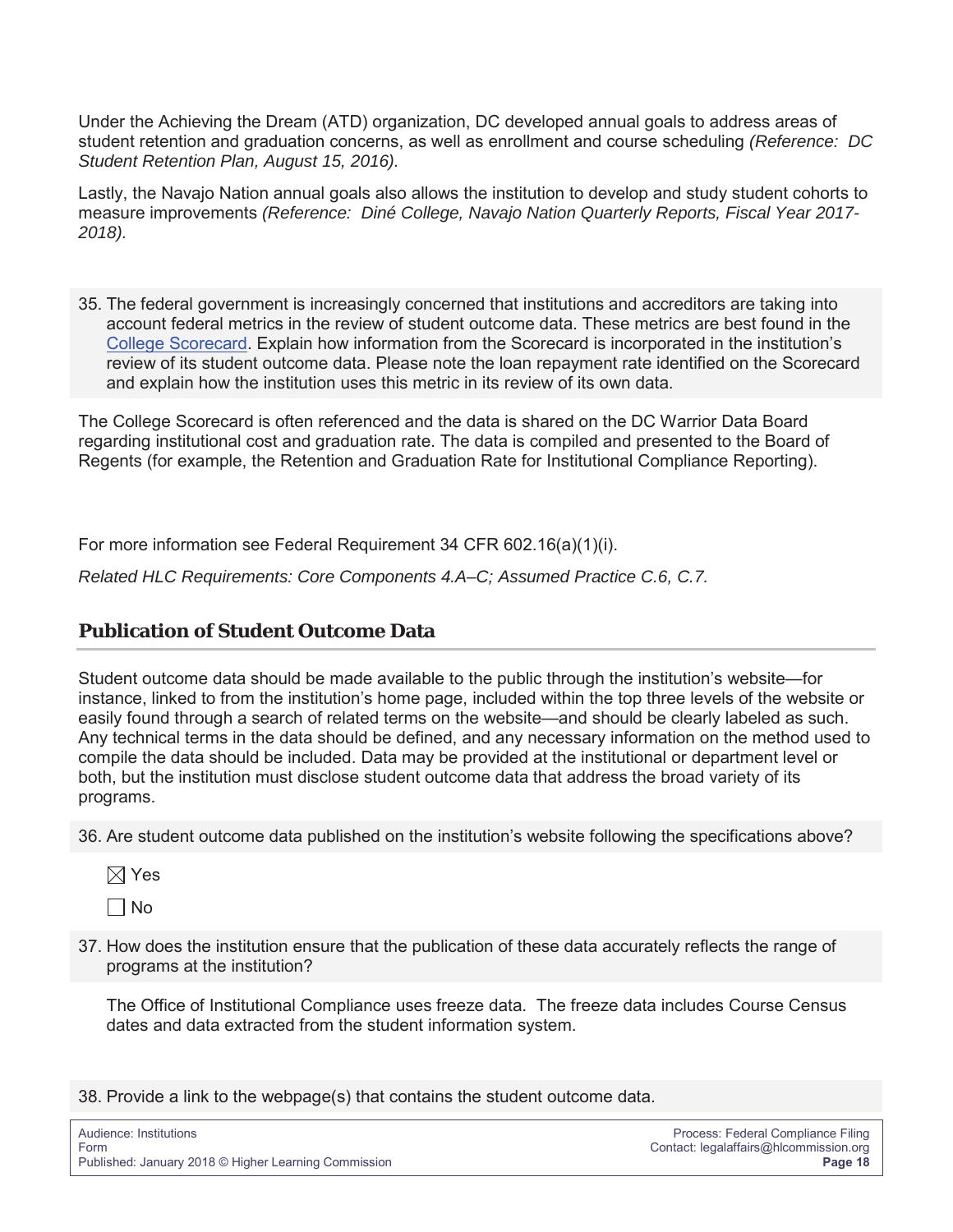- 1) https://www.dinecollege.edu/about\_dc/institutional-planning-and-reporting/
- 2) http://hooghan.dinecollege.edu:6700/idashboards/?guestuser=guest

*Related HLC Requirement: Assumed Practice A.6.*

# **Standing With State and Other Accrediting Agencies**

39. List any relationships the institution has with a specialized, professional or institutional accreditor or with any governing or coordinating bodies in states in which the institution has a presence. Note whether the institution or any of its programs is on a sanction, is provisionally approved or has lost status with any state agency or accrediting body.

DC does not have association with other accrediting agencies.

Provide the most recent comprehensive evaluation report and action letter from each institutional or specialized accrediting agency as well as any interim monitoring prepared for that agency. Attach as **Appendix W**.

40. Explain how the institution makes its standing with state agencies and accrediting bodies available to students. Provide samples of those disclosures as **Appendix X** and indicate the web address where students and the public can find these disclosures.

Not Applicable - DC does not have association with other accrediting agencies.

For more information see Federal Requirements 34 CFR §602.28, 34 CFR 668.41, and 668.43.

*Related HLC Requirements: Core Component 2.B; Assumed Practices A.7, C.4.*

# **Public Notification of Opportunity to Comment**

The institution is responsible for publishing a notice about the visit to its constituents no later than two months before the peer review team's on-site visit and instructing constituents that they can send comments to HLC. Local newspapers, institutional websites and alumni magazines are appropriate choices of media in which to solicit public comments. Notices of the opportunity to comment should reach all constituencies but should not unduly burden the institution. Notices of the visit should be published following the format prescribed in the *Procedure on Third-Party Comments*.

Notices should include:

- The purpose and dates of the visit.
- The institution's accreditation status with HLC.
- An invitation to send written, signed comments directly to HLC.
- Contact information for HLC.

Notices should specify that comments must be sent to HLC no later than four weeks before the start of the visit. The comments are compiled by HLC staff members and sent to the evaluation team and the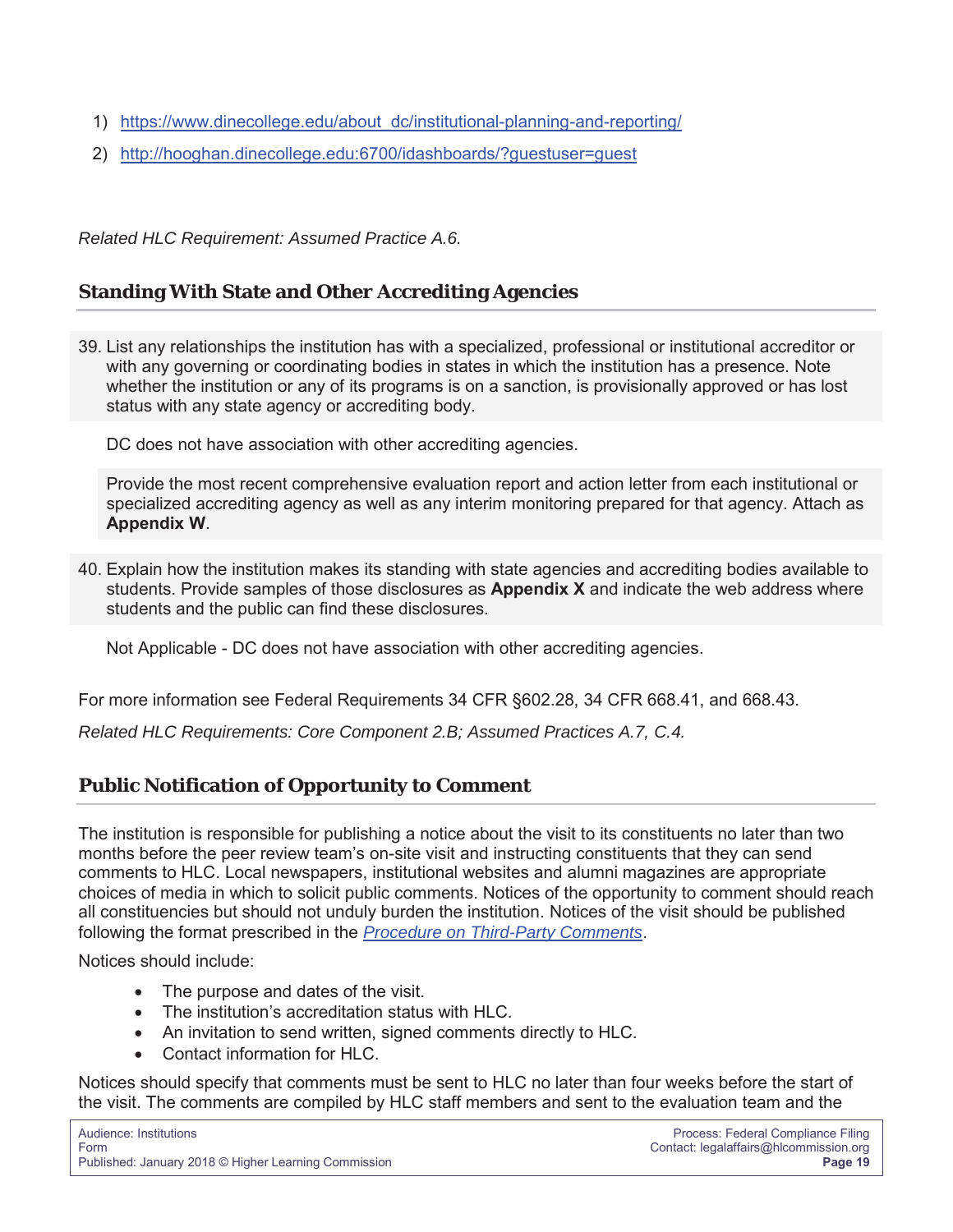institution three weeks prior to the visit. As third-party comments are an important part of the comprehensive evaluation, HLC also reviews and forwards comments received after the deadline has passed and during the visit.

In cases where comments are of a sensitive nature, HLC ensures that the commenter is aware that comments are typically forwarded to the institution and the evaluation team with identifying information intact. In some cases, HLC may redact the identifying information of the commenter or summarize the comment.

41. Submit a list of constituencies that have received the notice of opportunity to comment. (These groups may include students, parents, alumni, taxpayers, donors, community groups and local businesses.)

Refer to Appendix Y

- 42. What media did the institution use to solicit comments?
	- 1) Survey
	- 2) Facebook
	- 3) Listening Sessions (Face-to-Face, and ITV)
	- 4) Navajo Times Newspaper (Populations: General Public)
- 43. Attach a copy of the notices as **Appendix Y**.

# **Competency-Based Programs, Including Direct Assessment Programs, and Faculty-Student Engagement**

*Note:* The definition of competency-based and direct assessment programs (as taken from 34 CFR §668.10) can be found on HLC's website.

44. Does the institution offer any direct assessment programs, as defined in 34 CFR §668.10?

 $\Box$  Yes

 $\boxtimes$  No

*Note: HLC policy and federal regulations require that direct assessment programs be reviewed and approved by the accrediting agency before they are initiated. Contact your HLC staff liaison if the institution offers direct assessment programs that have not been approved by HLC.*

#### 45. Does the institution offer any competency-based programs?

 $\Box$  Yes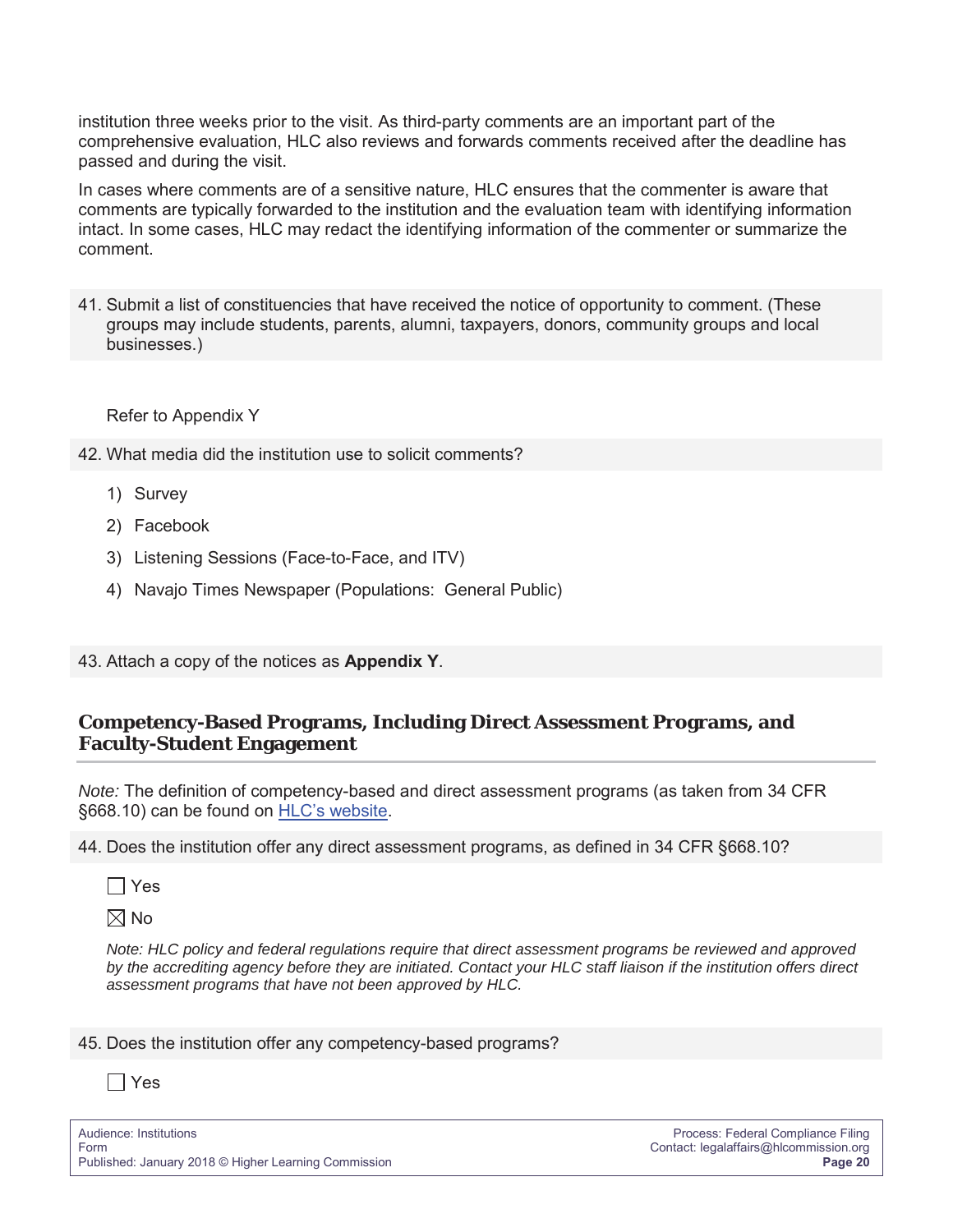## 46. Provide a list of direct assessment or competency-based programs offered by the institution.

Not Applicable

- 47. How does the institution ensure that faculty in these programs regularly engage with students? Please respond to the following questions:
	- a. Do the faculty members initiate communication on some regular basis with the students in the course(s)? If yes, provide examples of how and when this occurs in each program.

#### Not Applicable

b. Do the students have a responsibility to initiate communication with the faculty members on some regular basis that is at least equivalent to contact in a traditional classroom? If yes, provide examples of how and when this occurs.

Not Applicable

c. Describe the manner in which faculty respond to questions from students about the academic content of the program. Describe the interaction between faculty and students about demonstrating competencies in the program material.

Not Applicable

d. Demonstrate that in the tasks mastered to assure competency, faculty and students interact about critical thinking, analytical skills, written and oral communication abilities, etc., in the context of the course(s) in question with appropriate guidance by faculty.

Not Applicable

e. Demonstrate that in the tasks mastered to assure competency, faculty and students interact about core ideas, important theories, current knowledge, etc., in the context of the course(s) in question with appropriate guidance by faculty.

Not Applicable

# **List of Appendixes**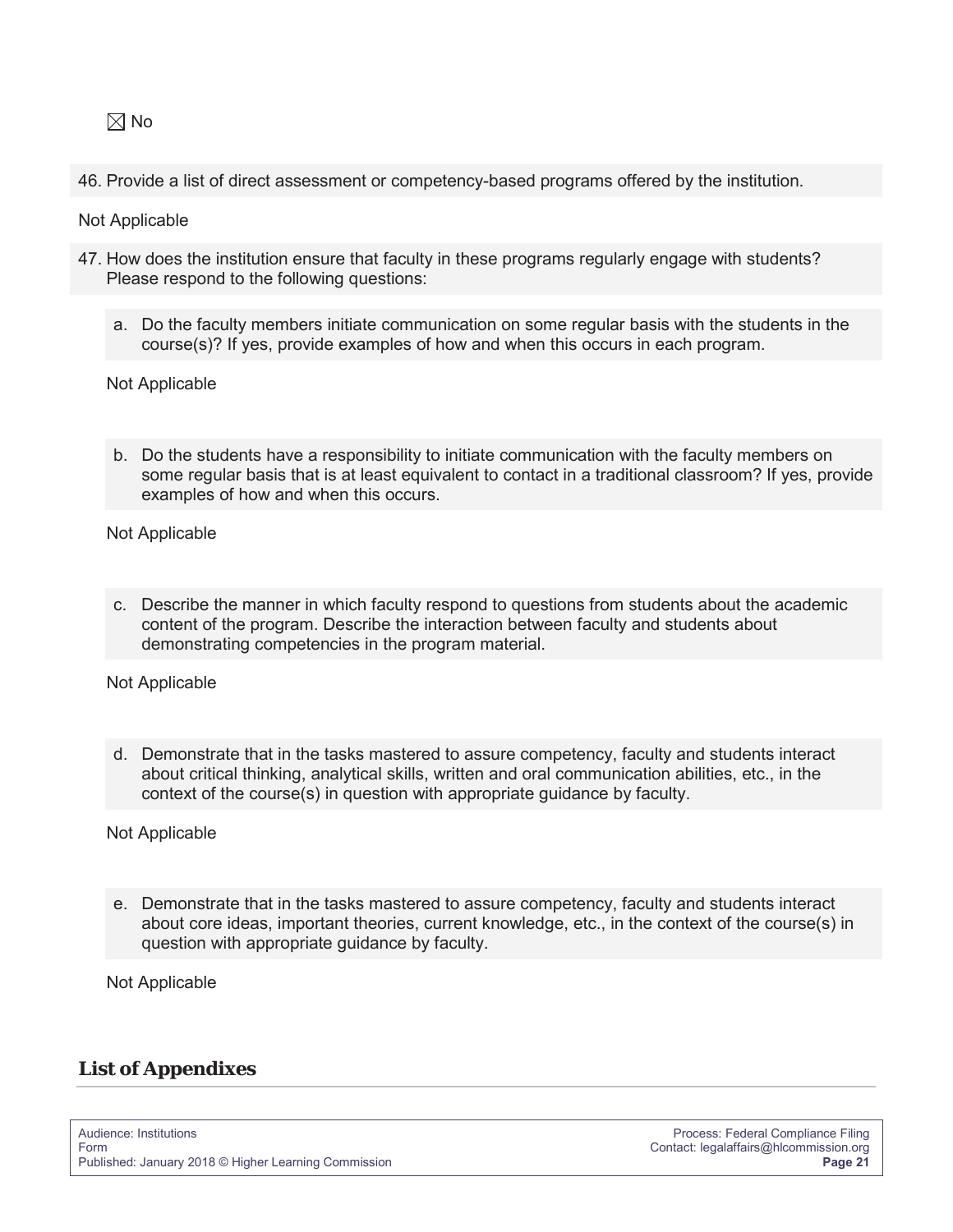Please read each section of this document carefully for instructions on the information and material to be included in these appendixes. Appendixes displayed in italics are optional; the institution may provide the required information either by entering it into this form or by attaching it as an appendix.

## **Assignment of Credits, Program Length and Tuition**

Appendix A.......... Worksheet for Institutions on the Assignment of Credit Hours and Clock Hours

## **Institutional Records of Student Complaints**

*Appendix B.......... Institutional complaint policy and procedure, and web address* Appendix C ......... Complaints received since last comprehensive evaluation and their resolutions

## **Publication of Transfer Policies**

Appendix D ......... Published transfer policies Appendix E.......... List of articulation agreements, and web address *Appendix F.......... Evidence that decisions regarding transfer align with disclosed policy*

# **Practices for Verification of Student Identity**

Appendix G ......... Disclosures of additional costs related to verification, and web address

## **Title IV Program Responsibilities**

Appendix H ......... Most recent program review or other inspection or audit reports since last comprehensive evaluation

- Appendix I........... Correspondence with the Department and other documents explaining the institution's general program responsibilities
- Appendix J .......... Correspondence with the Department and other documents explaining the institution's actions in response to concerns regarding its financial responsibility requirements
- Appendix K.......... Correspondence with the Department related to default rates and any required default rate management plan
- Appendix L.......... Samples of loan agreements and disclosure information
- Appendix M......... Disclosures to students about campus crime information, athletic participation and financial aid, and web address
- Appendix N ......... Disclosures to students required by student right to know/equity in athletics responsibilities, and web address
- Appendix O ......... Disclosures to students about satisfactory academic progress and attendance policies, and web address
- Appendix P.......... List of contractual relationships
- Appendix Q ......... List of consortial relationships

## **Required Information for Students and the Public**

Appendix R ......... Course catalogs and student handbooks

Appendix S.......... Policies and procedures to ensure required information is accurate, timely and appropriate

## **Advertising and Recruitment Materials and Other Public Information**

Appendix T.......... Advertising and recruiting materials

Appendix U ......... Policies and procedures to ensure advertising and recruiting information is accurate, timely and appropriate

## **Review of Student Outcome Data**

Audience: Institutions Process: Federal Compliance Filing Form Contact: legalaffairs@hlcommission.org Published: January 2018 © Higher Learning Commission **Page 22**